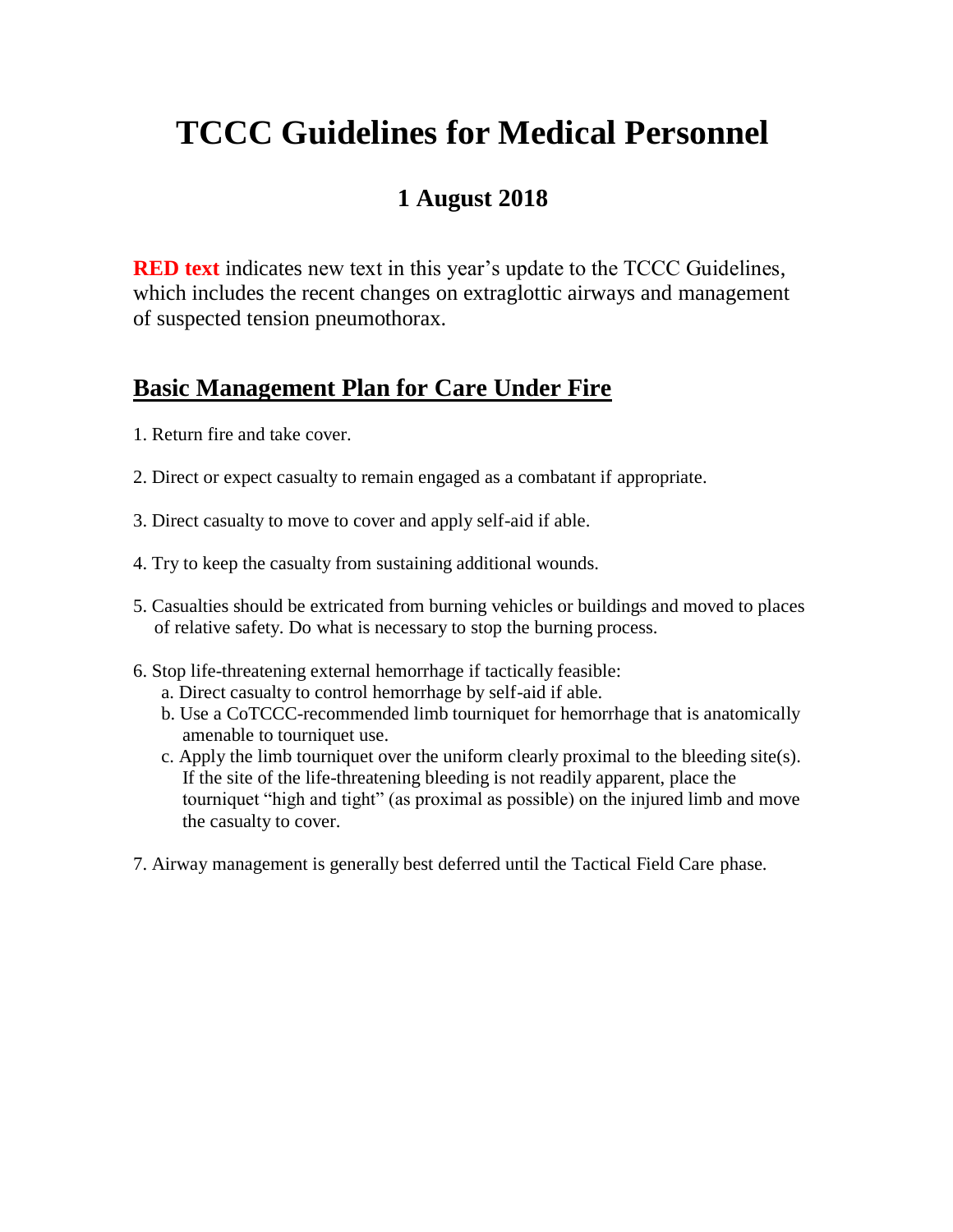# **Basic Management Plan for Tactical Field Care**

- 1. Establish a security perimeter in accordance with unit tactical standard operating procedures and/or battle drills. Maintain tactical situational awareness.
- 2. Triage casualties as required. Casualties with an altered mental status should have weapons and communications equipment taken away immediately.

### 3. Massive Hemorrhage

- a. Assess for unrecognized hemorrhage and control all sources of bleeding. If not already done, use a CoTCCC-recommended limb tourniquet to control lifethreatening external hemorrhage that is anatomically amenable to tourniquet use or for any traumatic amputation. Apply directly to the skin 2-3 inches above the bleeding site. If bleeding is not controlled with the first tourniquet, apply a second tourniquet side-by-side with the first.
- b. For compressible (external) hemorrhage not amenable to limb tourniquet use or as an adjunct to tourniquet removal, use Combat Gauze as the CoTCCC hemostatic dressing of choice.
	- Alternative hemostatic adjuncts:
		- ⁃ Celox Gauze or
		- ⁃ ChitoGauze or
		- ⁃ XStat (Best for deep, narrow-tract junctional wounds)
	- Hemostatic dressings should be applied with at least 3 minutes of direct pressure (optional for XStat). Each dressing works differently, so if one fails to control bleeding, it may be removed and a fresh dressing of the same type or a different type applied. (Note: XStat is not to be removed in the field, but additional XStat, other hemostatic adjuncts, or trauma dressings may be applied over it.)
	- If the bleeding site is amenable to use of a junctional tourniquet, immediately apply a CoTCCC-recommended junctional tourniquet. Do not delay in the application of the junctional tourniquet once it is ready for use. Apply hemostatic dressings with direct pressure if a junctional tourniquet is not available or while the junctional tourniquet is being readied for use.

### 4. Airway Management

- a. Conscious casualty with no airway problem identified:
	- No airway intervention required
- b. Unconscious casualty without airway obstruction:
	- Place casualty in the recovery position
	- Chin lift or jaw thrust maneuver or
	- Nasopharyngeal airway or
	- Extraglottic airway
- c. Casualty with airway obstruction or impending airway obstruction:
	- Allow a conscious casualty to assume any position that best protects the airway, to include sitting up
	- Use a chin lift or jaw thrust maneuver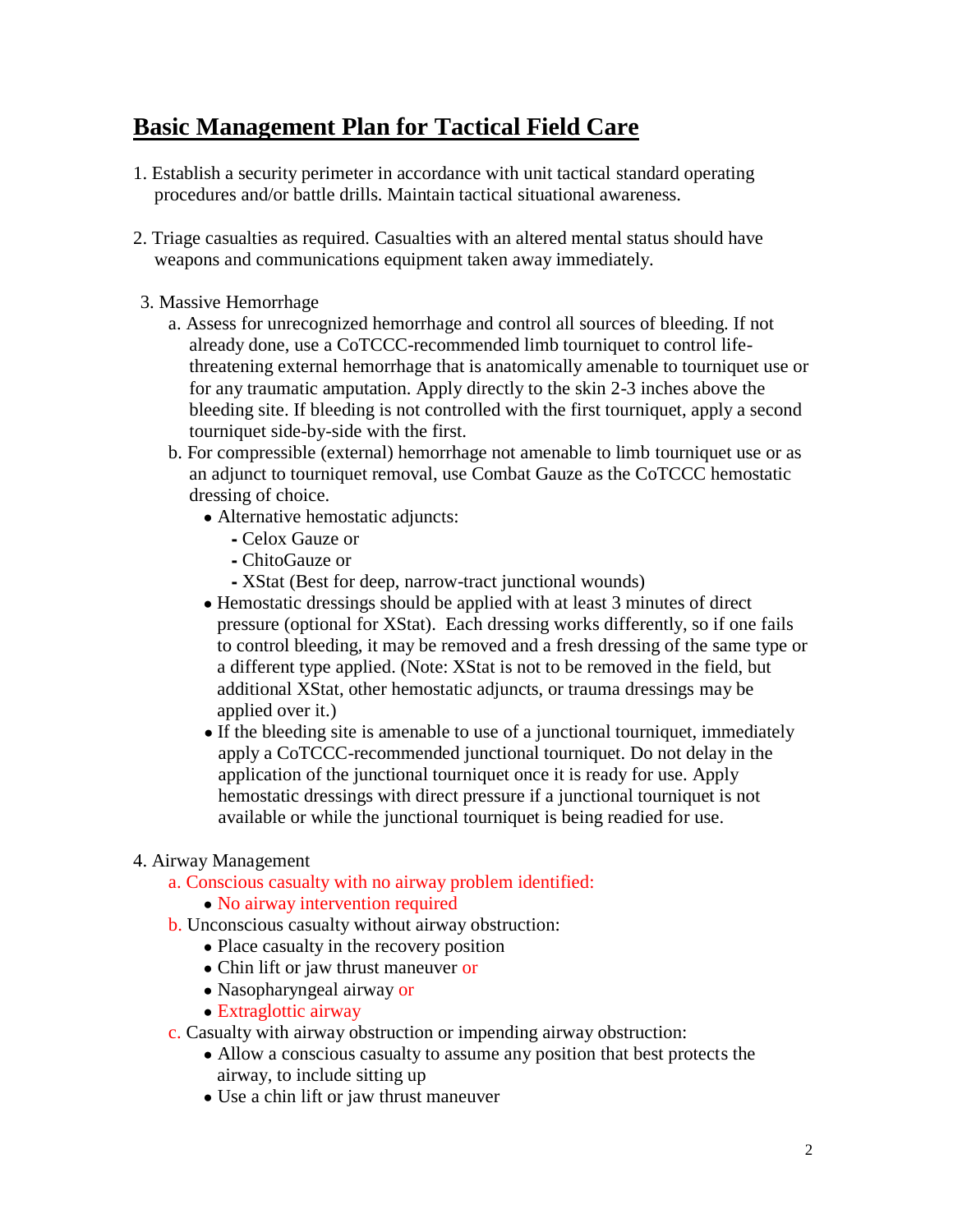- Use suction if available and appropriate
- Nasopharyngeal airway or
- Extraglottic airway (if the casualty is unconscious)
- Place an unconscious casualty in the recovery position.
- d. If the previous measures are unsuccessful, perform a surgical cricothyroidotomy using one of the following:
	- Cric-Key technique (preferred option)
	- Bougie-aided open surgical technique using a flanged and cuffed airway cannula of less than 10 mm outer diameter, 6-7 mm internal diameter, and 5-8 cm of intratracheal length
	- Standard open surgical technique using a flanged and cuffed airway cannula of less than 10mm outer diameter, 6-7 mm internal diameter, and 5-8 cm of intratracheal length (least desirable option)
	- Use lidocaine if the casualty is conscious.
- e. Cervical spine stabilization is not necessary for casualties who have sustained only penetrating trauma.
- f. Monitor the hemoglobin oxygen saturation in casualties to help assess airway patency.
- g. Always remember that the casualty's airway status may change over time and requires frequent reassessment.

#### Notes:

\* The i-gel is the preferred extraglottic airway because its gel-filled cuff makes it simpler to use and avoids the need for cuff inflation and monitoring. If an extraglottic airway with an air-filled cuff is used, the cuff pressure must be monitored to avoid overpressurization, especially during TACEVAC on an aircraft with the accompanying pressure changes.

\* Extraglottic airways will not be tolerated by a casualty who is not deeply unconscious. If an unconscious casualty without direct airway trauma needs an airway intervention, but does not tolerate an extraglottic airway, consider the use of a nasopharyngeal airway.

\* For casualties with trauma to the face and mouth, or facial burns with suspected inhalation injury, nasopharyngeal airways and extraglottic airways may not suffice and a surgical cricothyroidotomy may be required.

\* Surgical cricothyroidotomies should not be performed on unconscious casualties who have no direct airway trauma unless use of a nasopharyngeal airway and/or an extraglottic airway have been unsuccessful in opening the airway.

#### 5. Respiration/Breathing

a. Assess for tension pneumothorax and treat as necessary.

- 1. Suspect a tension pneumothorax and treat when a casualty has significant torso trauma or primary blast injury and one or more of the following:
	- **⁃** Severe or progressive respiratory distress
	- **⁃** Severe or progressive tachypnea
	- **⁃** Absent or markedly decreased breath sounds on one side of the chest
	- **⁃** Hemoglobin oxygen saturation < 90% on pulse oximetry
	- **⁃** Shock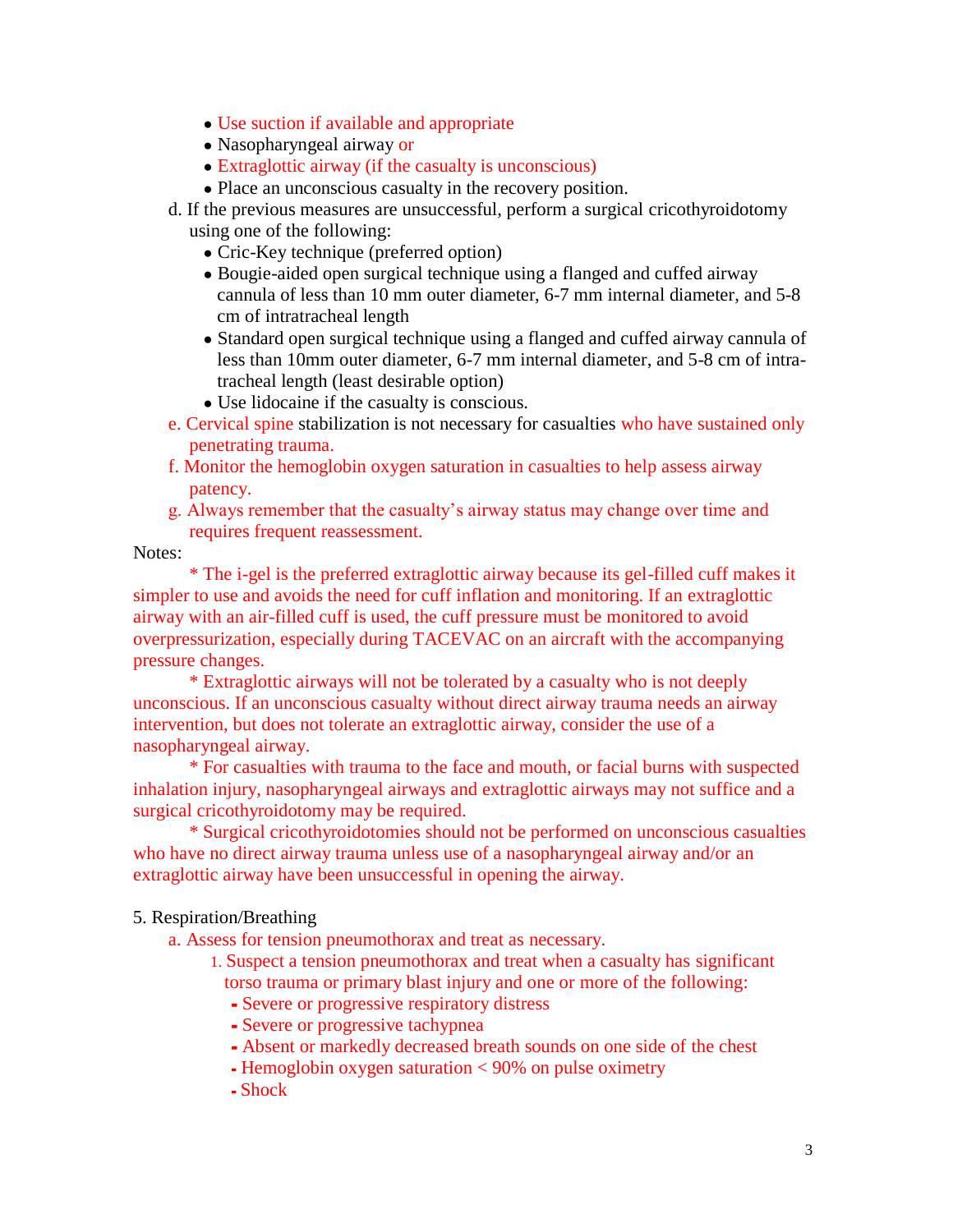**⁃** Traumatic cardiac arrest without obviously fatal wounds

Note:

\* If not treated promptly, tension pneumothorax may progress from respiratory distress to shock and traumatic cardiac arrest.

2. Initial treatment of suspected tension pneumothorax:

- ⁃ If the casualty has a chest seal in place, burp or remove the chest seal.
- ⁃ Establish pulse oximetry monitoring.
- ⁃ Place the casualty in the supine or recovery position unless he or she is conscious and needs to sit up to help keep the airway clear as a result of maxillofacial trauma.
- ⁃ Decompress the chest on the side of the injury with a 14-gauge or a 10 gauge, 3.25-inch needle/catheter unit.
- ⁃ If a casualty has significant torso trauma or primary blast injury and is in traumatic cardiac arrest (no pulse, no respirations, no response to painful stimuli, no other signs of life), decompress both sides of the chest before discontinuing treatment.

Notes:

\* Either the  $5<sup>th</sup>$  intercostal space (ICS) in the anterior axillary line (AAL) or the  $2<sup>nd</sup>$ ICS in the mid-clavicular line (MCL) may be used for needle decompression (NDC). If the anterior (MCL) site is used, do not insert the needle medial to the nipple line.

\* The needle/catheter unit should be inserted at an angle perpendicular to the chest wall and just over the top of the lower rib at the insertion site. Insert the needle/catheter unit all the way to the hub and hold it in place for 5-10 seconds to allow decompression to occur.

\* After the NDC has been performed, remove the needle and leave the catheter in place.

3. The NDC should be considered successful if:

- ⁃ Respiratory distress improves, or
- ⁃ There is an obvious hissing sound as air escapes from the chest when NDC is performed (this may be difficult to appreciate in high-noise environments), or
- ⁃ Hemoglobin oxygen saturation increases to 90% or greater (note that this may take several minutes and may not happen at altitude), or
- ⁃ A casualty with no vital signs has return of consciousness and/or radial pulse.
- 4. If the initial NDC fails to improve the casualty's signs/symptoms from the suspected tension pneumothorax:
	- ⁃ Perform a second NDC on the same side of the chest at whichever of the two recommended sites was not previously used. Use a new needle/catheter unit for the second attempt.
	- ⁃ Consider, based on the mechanism of injury and physical findings, whether decompression of the opposite side of the chest may be needed.

5. If the initial NDC was successful, but symptoms later recur: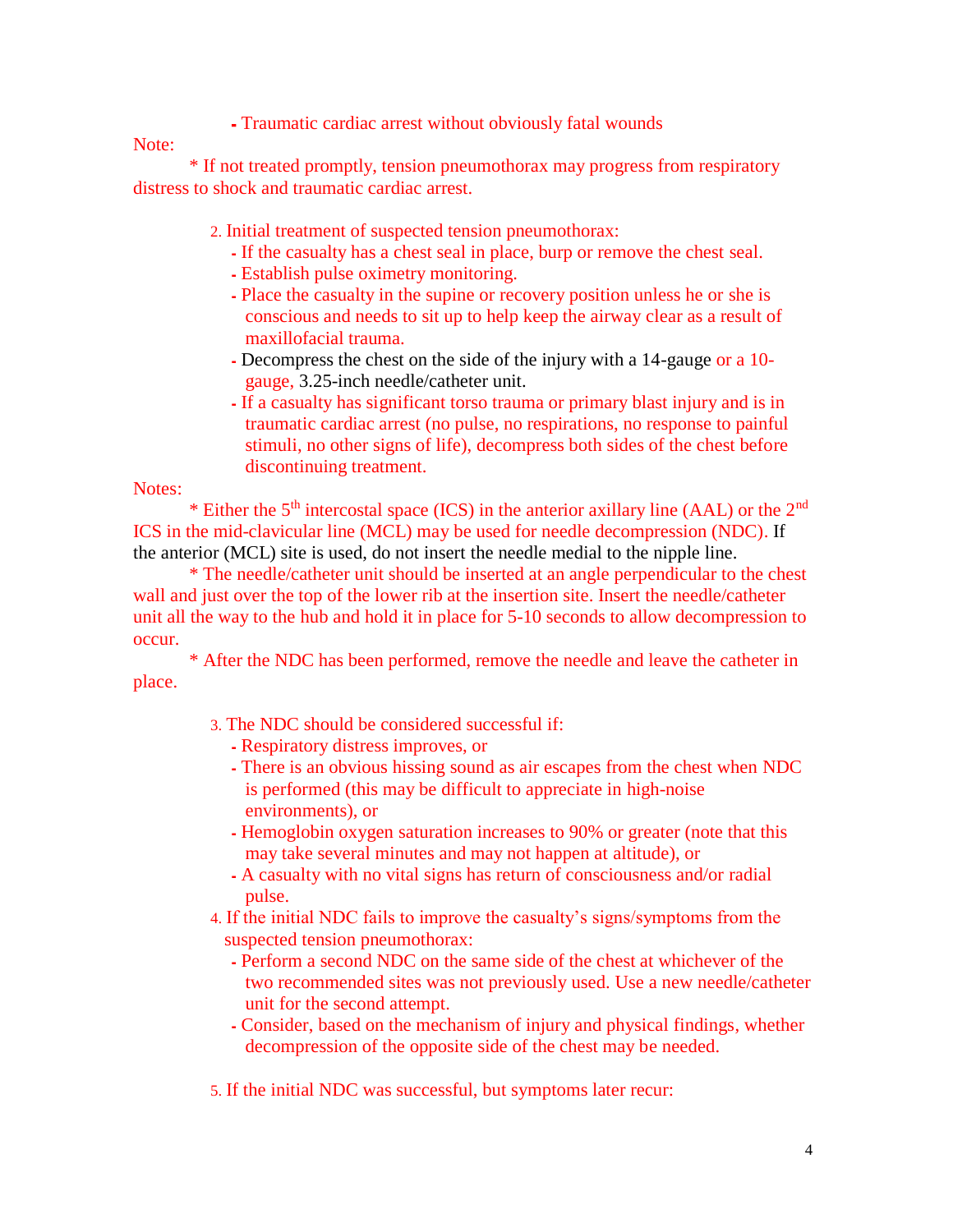- ⁃ Perform another NDC at the same site that was used previously. Use a new needle/catheter unit for the repeat NDC.
- ⁃ Continue to re-assess!
- 6. If the second NDC is also not successful:
	- ⁃ Continue on to the Circulation section of the TCCC Guidelines.
- b. All open and/or sucking chest wounds should be treated by immediately applying a vented chest seal to cover the defect. If a vented chest seal is not available, use a non-vented chest seal. Monitor the casualty for the potential development of a subsequent tension pneumothorax. If the casualty develops increasing hypoxia, respiratory distress, or hypotension and a tension pneumothorax is suspected, treat by burping or removing the dressing or by needle decompression.
- c. Initiate pulse oximetry. All individuals with moderate/severe TBI should be monitored with pulse oximetry. Readings may be misleading in the settings of shock or marked hypothermia.
- d. Casualties with moderate/severe TBI should be given supplemental oxygen when available to maintain an oxygen saturation > 90%.

#### 6. Circulation

- a. Bleeding
	- A pelvic binder should be applied for cases of suspected pelvic fracture:
		- ⁃ Severe blunt force or blast injury with one or more of the following indications:
			- Pelvic pain
			- Any major lower limb amputation or near amputation
			- Physical exam findings suggestive of a pelvic fracture
			- Unconsciousness
			- Shock
	- Reassess prior tourniquet application. Expose the wound and determine if a tourniquet is needed. If it is needed, replace any limb tourniquet placed over the uniform with one applied directly to the skin 2-3 inches above the bleeding site. Ensure that bleeding is stopped. If there is no traumatic amputation, a distal pulse should be checked. If bleeding persists or a distal pulse is still present, consider additional tightening of the tourniquet or the use of a second tourniquet side-by-side with the first to eliminate both bleeding and the distal pulse. If the reassessment determines that the prior tourniquet was not needed, then remove the tourniquet and note time of removal on the TCCC Casualty Card.
	- Limb tourniquets and junctional tourniquets should be converted to hemostatic or pressure dressings as soon as possible if three criteria are met: the casualty is not in shock; it is possible to monitor the wound closely for bleeding; and the tourniquet is not being used to control bleeding from an amputated extremity. Every effort should be made to convert tourniquets in less than 2 hours if bleeding can be controlled with other means. Do not remove a tourniquet that has been in place more than 6 hours unless close monitoring and lab capability are available.
	- Expose and clearly mark all tourniquets with the time of tourniquet application.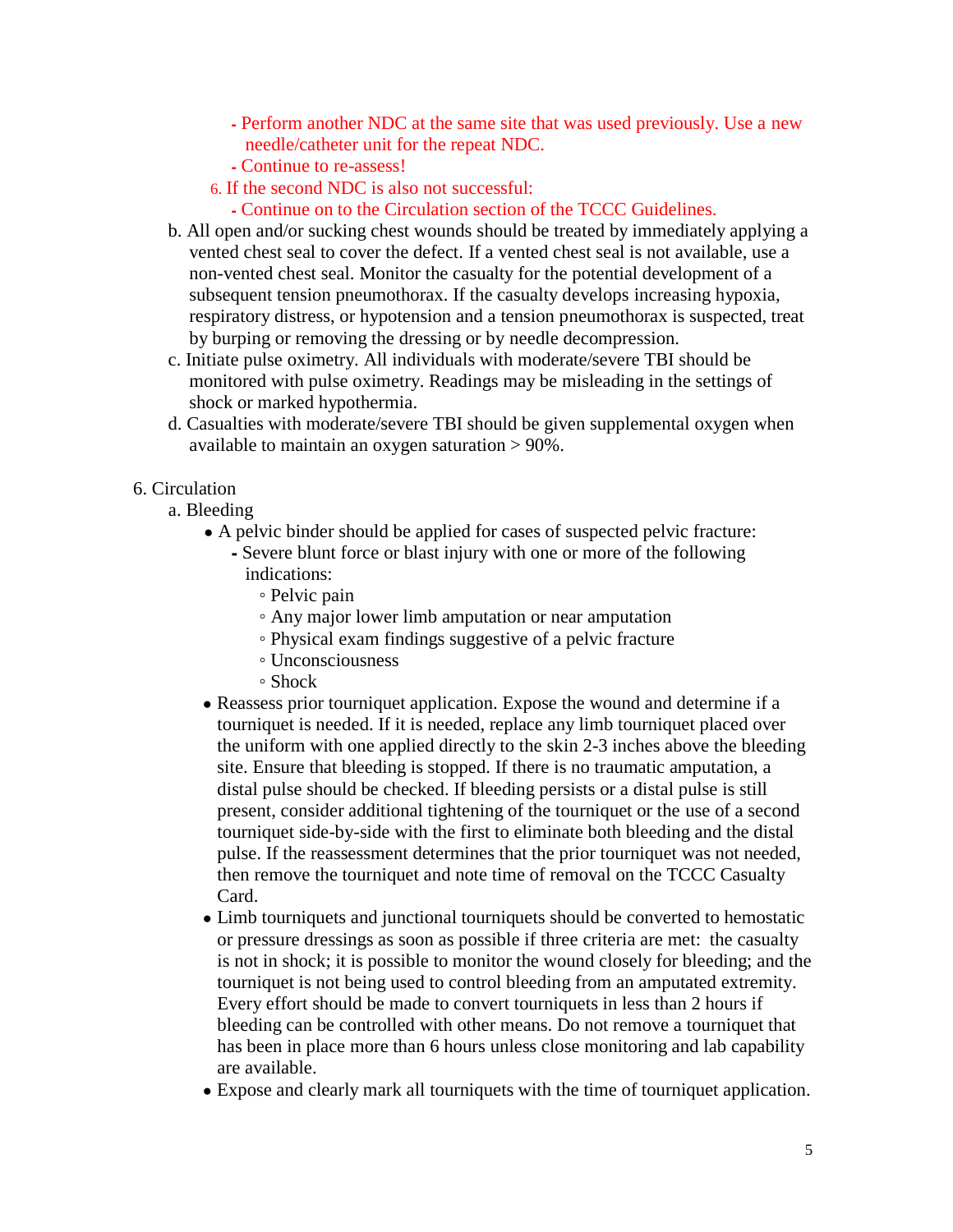Note tourniquets applied and time of application; time of re-application; time of conversion; and time of removal on the TCCC Casualty Card. Use a permanent marker to mark on the tourniquet and the casualty card.

- b. IV Access
	- Intravenous (IV) or intraosseous (IO) access is indicated if the casualty is in hemorrhagic shock or at significant risk of shock (and may therefore need fluid resuscitation), or if the casualty needs medications, but cannot take them by mouth.
		- ⁃ An 18-gauge IV or saline lock is preferred.
		- ⁃ If vascular access is needed but not quickly obtainable via the IV route, use the IO route.
- c. Tranexamic Acid (TXA)
	- If a casualty is anticipated to need significant blood transfusion (for example: presents with hemorrhagic shock, one or more major amputations, penetrating torso trauma, or evidence of severe bleeding):
		- **⁃** Administer 1 gm of tranexamic acid in 100 ml Normal Saline or Lactated Ringer's as soon as possible but NOT later than 3 hours after injury. When given, TXA should be administered over 10 minutes by IV infusion.
		- **⁃** Begin the second infusion of 1 gm TXA after initial fluid resuscitation has been completed.
- d. Fluid resuscitation
	- Assess for hemorrhagic shock (altered mental status in the absence of brain injury and/or weak or absent radial pulse).
	- The resuscitation fluids of choice for casualties in hemorrhagic shock, listed from most to least preferred, are: whole blood\*; plasma, red blood cells (RBCs) and platelets in a 1:1:1 ratio\*; plasma and RBCs in a 1:1 ratio; plasma or RBCs alone; Hextend; and crystalloid (Lactated Ringer's or Plasma-Lyte A). (NOTE: Hypothermia prevention measures [Section 7] should be initiated while fluid resuscitation is being accomplished.)
		- **⁃** If not in shock:
			- No IV fluids are immediately necessary.
			- Fluids by mouth are permissible if the casualty is conscious and can swallow.
		- **⁃** If in shock and blood products are available under an approved command or theater blood product administration protocol:
			- Resuscitate with whole blood\*, or, if not available
			- Plasma, RBCs and platelets in a 1:1:1 ratio\*, or, if not available
			- Plasma and RBCs in a 1:1 ratio, or, if not available
			- Reconstituted dried plasma, liquid plasma or thawed plasma alone or RBCs alone
			- Reassess the casualty after each unit. Continue resuscitation until a palpable radial pulse, improved mental status or systolic BP of 80-90 is present.
		- **⁃** If in shock and blood products are not available under an approved command or theater blood product administration protocol due to tactical or logistical constraints: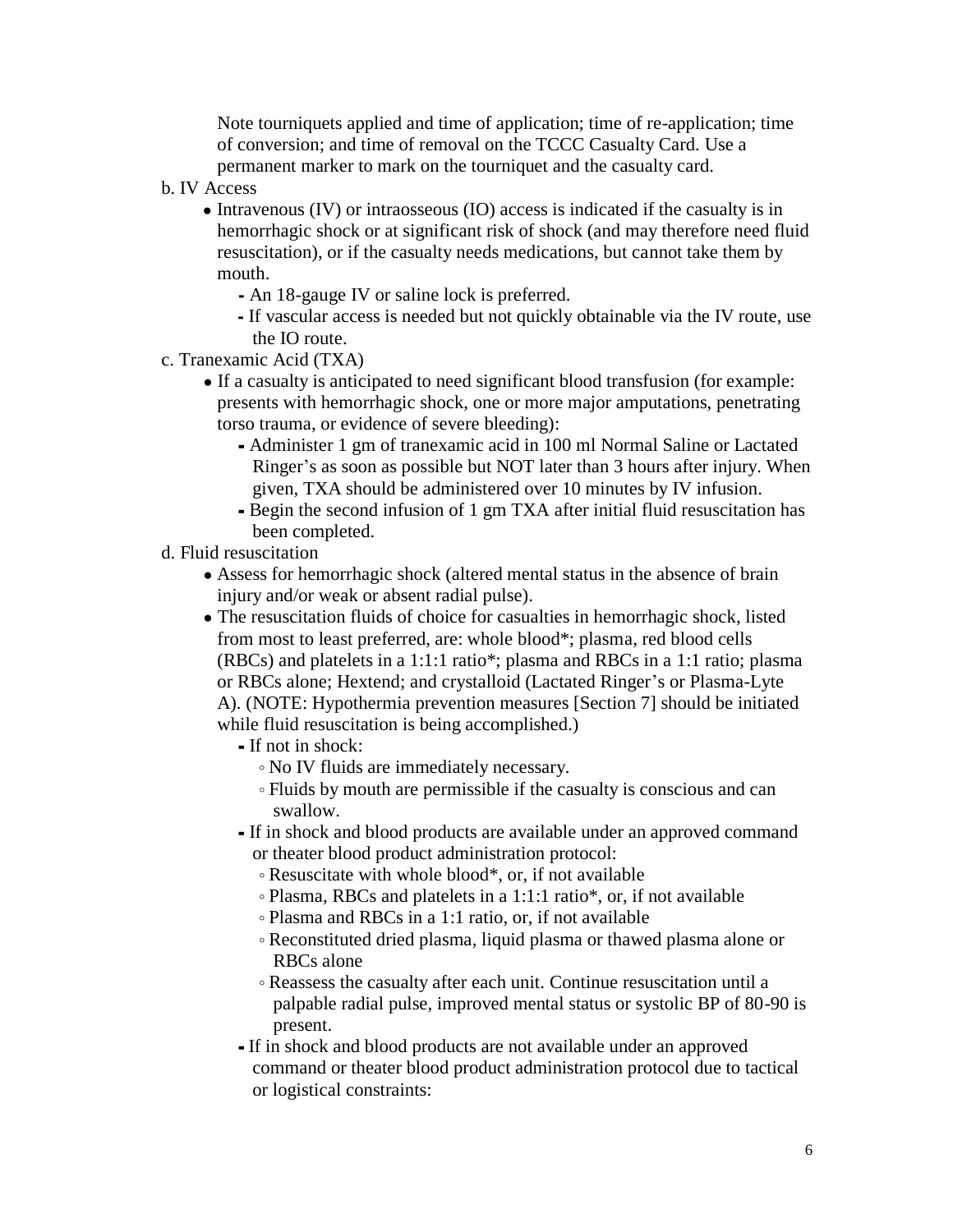- Resuscitate with Hextend, or if not available
- Lactated Ringer's or Plasma-Lyte A
- Reassess the casualty after each 500 ml IV bolus.
- Continue resuscitation until a palpable radial pulse, improved mental status, or systolic BP of 80-90 mmHg is present.
- Discontinue fluid administration when one or more of the above end points has been achieved.
- If a casualty with an altered mental status due to suspected TBI has a weak or absent radial pulse, resuscitate as necessary to restore and maintain a normal radial pulse. If BP monitoring is available, maintain a target systolic BP of at least 90 mmHg.
- Reassess the casualty frequently to check for recurrence of shock. If shock recurs, re-check all external hemorrhage control measures to ensure that they are still effective and repeat the fluid resuscitation as outlined above.

#### Note:

\* Currently, neither whole blood nor apheresis platelets collected in theater are FDA-compliant because of the way they are collected**.** Consequently, whole blood and 1:1:1 resuscitation using apheresis platelets should be used only if all of the FDAcompliant blood products needed to support 1:1:1 resuscitation are not available, or if 1:1:1 resuscitation is not producing the desired clinical effect.

#### e. Refractory Shock

• If a casualty in shock is not responding to fluid resuscitation, consider untreated tension pneumothorax as a possible cause of refractory shock. Thoracic trauma, persistent respiratory distress, absent breath sounds, and hemoglobin oxygen saturation < 90% support this diagnosis. Treat as indicated with repeated NDC or finger thoracostomy/chest tube insertion at the  $5<sup>th</sup> ICS$  in the AAL, according to the skills, experience, and authorizations of the treating medical provider. Note that if finger thoracostomy is used, it may not remain patent and finger decompression through the incision may have to be repeated. Consider decompressing the opposite side of the chest if indicated based on the mechanism of injury and physical findings.

#### 7. Hypothermia Prevention

- a. Minimize casualty's exposure to the elements. Keep protective gear on or with the casualty if feasible.
- b. Replace wet clothing with dry if possible. Get the casualty onto an insulated surface as soon as possible.
- c. Apply the Ready-Heat Blanket from the Hypothermia Prevention and Management Kit (HPMK) to the casualty's torso (not directly on the skin) and cover the casualty with the Heat-Reflective Shell (HRS).
- d. If an HRS is not available, the previously recommended combination of the Blizzard Survival Blanket and the Ready Heat blanket may also be used.
- e. If the items mentioned above are not available, use dry blankets, poncho liners, sleeping bags, or anything that will retain heat and keep the casualty dry.
- f. Warm fluids are preferred if IV fluids are required.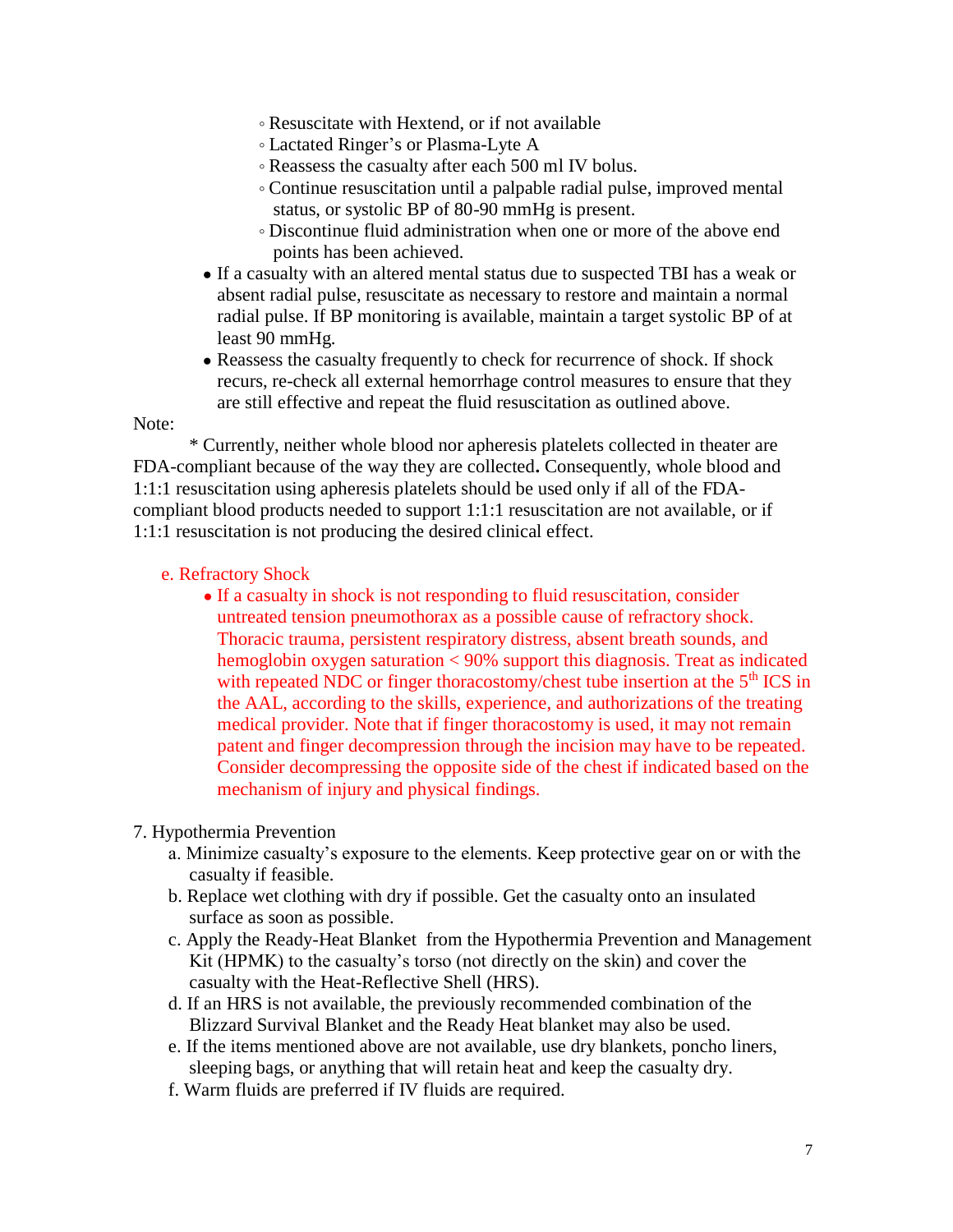#### 8. Penetrating Eye Trauma

- a. If a penetrating eye injury is noted or suspected:
	- Perform a rapid field test of visual acuity and document findings**.**
	- Cover the eye with a rigid eye shield (NOT a pressure patch.)
	- Ensure that the 400 mg moxifloxacin tablet in the Combat Wound Medication Pack (CWMP) is taken if possible and that IV/IM antibiotics are given as outlined below if oral moxifloxacin cannot be taken.
- 9. Monitoring
	- a. Initiate advanced electronic monitoring if indicated and if monitoring equipment is available.
- 10. Analgesia
	- a. Analgesia on the battlefield should generally be achieved using one of three options:
		- Option 1
			- ⁃ Mild to Moderate Pain
			- Casualty is still able to fight
				- TCCC Combat Wound Medication Pack (CWMP)
					- \* Tylenol 650 mg bilayer caplet, 2 PO every 8 hours
					- \* Meloxicam 15 mg PO once a day
		- Option 2
			- ⁃ Moderate to Severe Pain
			- Casualty IS NOT in shock or respiratory distress AND
			- Casualty IS NOT at significant risk of developing either condition
				- Oral transmucosal fentanyl citrate (OTFC) 800 µg
					- \* Place lozenge between the cheek and the gum
					- \* Do not chew the lozenge
		- Option 3
			- ⁃ Moderate to Severe Pain
			- Casualty IS in hemorrhagic shock or respiratory distress OR
			- Casualty IS at significant risk of developing either condition
				- Ketamine 50 mg IM or IN
					- Or
				- Ketamine 20 mg slow IV or IO
					- \* Repeat doses q30min prn for IM or IN
					- \* Repeat doses q20min prn for IV or IO
					- \* End points: Control of pain or development of nystagmus (rhythmic back-and-forth movement of the eyes)

Analgesia notes:

- a. Casualties may need to be disarmed after being given OTFC or ketamine.
- b. Document a mental status exam using the AVPU method prior to administering opioids or ketamine.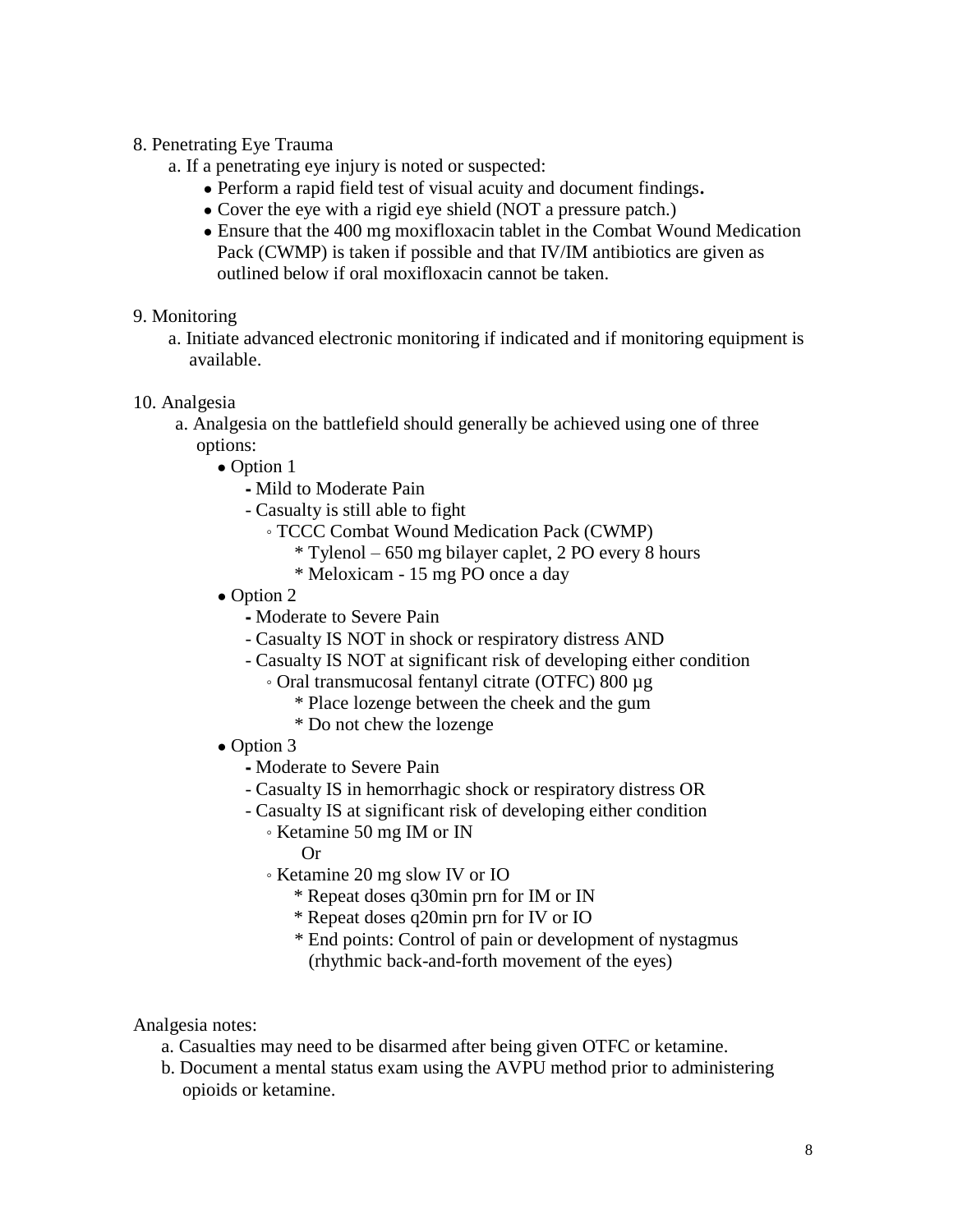- c. For all casualties given opioids or ketamine monitor airway, breathing, and circulation closely
- d. Directions for administering OTFC:
	- Recommend taping lozenge-on-a-stick to casualty's finger as an added safety measure OR utilizing a safety pin and rubber band to attach the lozenge (under tension) to the patient's uniform or plate carrier.
	- Reassess in 15 minutes
	- Add second lozenge, in other cheek, as necessary to control severe pain
	- Monitor for respiratory depression
- e. IV Morphine is an alternative to OTFC if IV access has been obtained
	- $\bullet$  5 mg IV/IO
	- Reassess in 10 minutes.
	- Repeat dose every 10 minutes as necessary to control severe pain.
	- Monitor for respiratory depression.
- f. Naloxone (0.4 mg IV or IM) should be available when using opioid analgesics.
- g. Both ketamine and OTFC have the potential to worsen severe TBI. The combat medic, corpsman, or PJ must consider this fact in his or her analgesic decision, but if the casualty is able to complain of pain, then the TBI is likely not severe enough to preclude the use of ketamine or OTFC.
- h. Eye injury does not preclude the use of ketamine. The risk of additional damage to the eye from using ketamine is low and maximizing the casualty's chance for survival takes precedence if the casualty is in shock or respiratory distress or at significant risk for either.
- i. Ketamine may be a useful adjunct to reduce the amount of opioids required to provide effective pain relief. It is safe to give ketamine to a casualty who has previously received morphine or OTFC. IV Ketamine should be given over 1 minute.
- j. If respirations are noted to be reduced after using opioids or ketamine, provide ventilatory support with a bag-valve-mask or mouth-to-mask ventilations.
- k. Ondansetron, 4 mg Orally Dissolving Tablet (ODT)/IV/IO/IM, every 8 hours as needed for nausea or vomiting. Each 8-hour dose can be repeated once at 15 minutes if nausea and vomiting are not improved. Do not give more than 8 mg in any 8-hour interval. Oral ondansetron is NOT an acceptable alternative to the ODT formulation.
- l. Reassess reassess reassess!
- 11. Antibiotics: recommended for all open combat wounds
	- a. If able to take PO meds:
		- **⁃** Moxifloxacin (from the CWMP), 400 mg PO once a day
	- b. If unable to take PO meds (shock, unconsciousness):
		- **⁃** Ertapenem, 1 gm IV/IM once a day
- 12. Inspect and dress known wounds.
- 13. Check for additional wounds.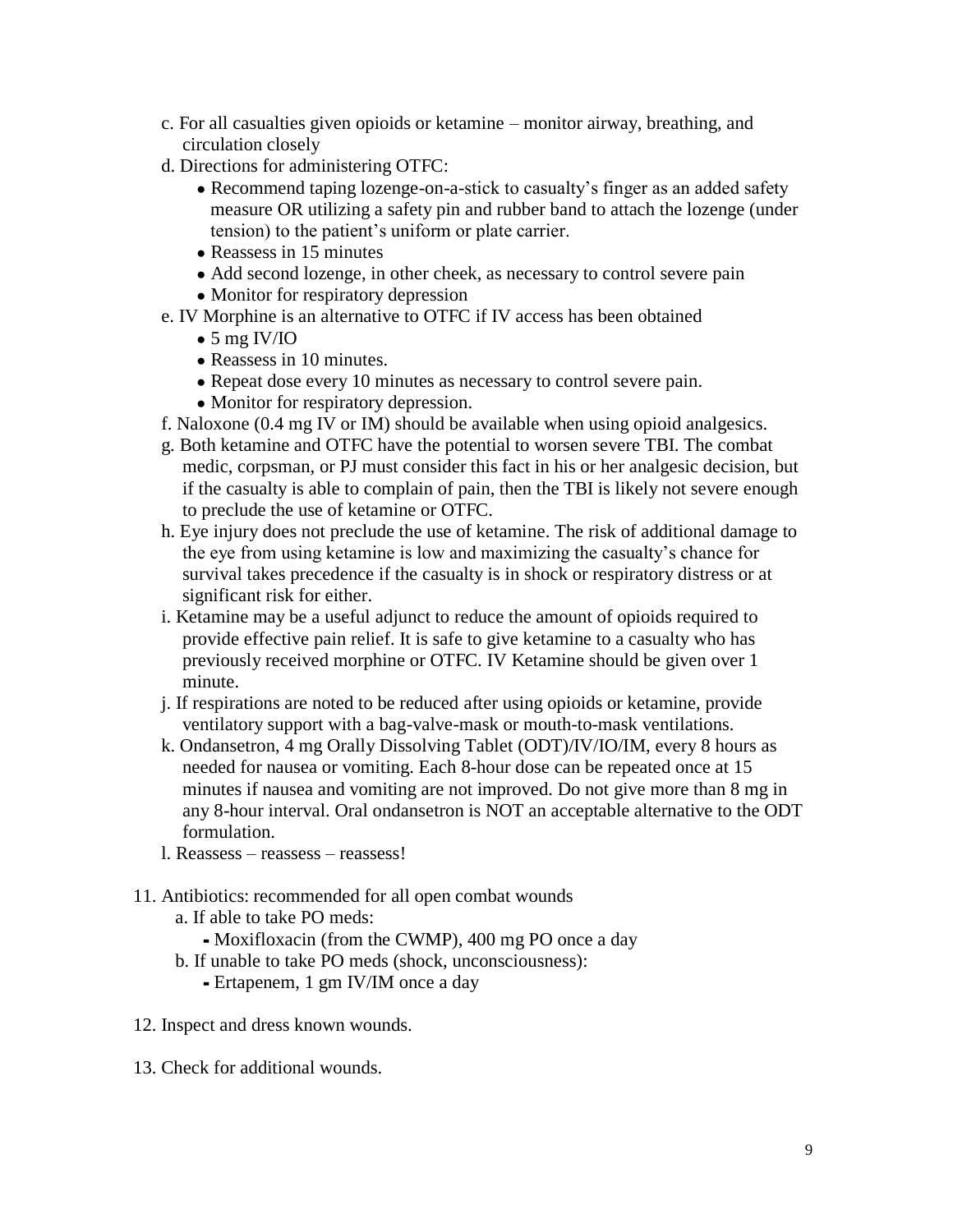#### 14. Burns

- a. Facial burns, especially those that occur in closed spaces, may be associated with inhalation injury. Aggressively monitor airway status and oxygen saturation in such patients and consider early surgical airway for respiratory distress or oxygen desaturation.
- b. Estimate total body surface area (TBSA) burned to the nearest 10% using the Rule of Nines.
- c. Cover the burn area with dry, sterile dressings. For extensive burns (>20%), consider placing the casualty in the Heat-Reflective Shell or Blizzard Survival Blanket from the Hypothermia Prevention Kit in order to both cover the burned areas and prevent hypothermia.
- d. Fluid resuscitation (USAISR Rule of Ten)
	- If burns are greater than 20% of TBSA, fluid resuscitation should be initiated as soon as IV/IO access is established. Resuscitation should be initiated with Lactated Ringer's, normal saline, or Hextend. If Hextend is used, no more than 1000 ml should be given, followed by Lactated Ringer's or normal saline as needed.
	- Initial IV/IO fluid rate is calculated as  $\%$ TBSA x 10 ml/hr for adults weighing 40- 80 kg.
	- For every 10 kg ABOVE 80 kg, increase initial rate by 100 ml/hr.
	- If hemorrhagic shock is also present, resuscitation for hemorrhagic shock takes precedence over resuscitation for burn shock. Administer IV/IO fluids per the TCCC Guidelines in Section (6).
- e. Analgesia in accordance with the TCCC Guidelines in Section (10) may be administered to treat burn pain.
- f. Prehospital antibiotic therapy is not indicated solely for burns, but antibiotics should be given per the TCCC guidelines in Section (11) if indicated to prevent infection in penetrating wounds.
- g. All TCCC interventions can be performed on or through burned skin in a burn casualty.
- h. Burn patients are particularly susceptible to hypothermia. Extra emphasis should be placed on barrier heat loss prevention methods.
- 15. Splint fractures and re-check pulses.
- 16. Communication
	- a. Communicate with the casualty if possible. Encourage, reassure and explain care.
	- b. Communicate with tactical leadership as soon as possible and throughout casualty treatment as needed. Provide leadership with casualty status and evacuation requirements to assist with coordination of evacuation assets.
	- c. Communicate with the evacuation system (the Patient Evacuation Coordination Cell) to arrange for TACEVAC. Communicate with medical providers on the evacuation asset if possible and relay mechanism of injury, injuries sustained, signs/symptoms, and treatments rendered. Provide additional information as appropriate.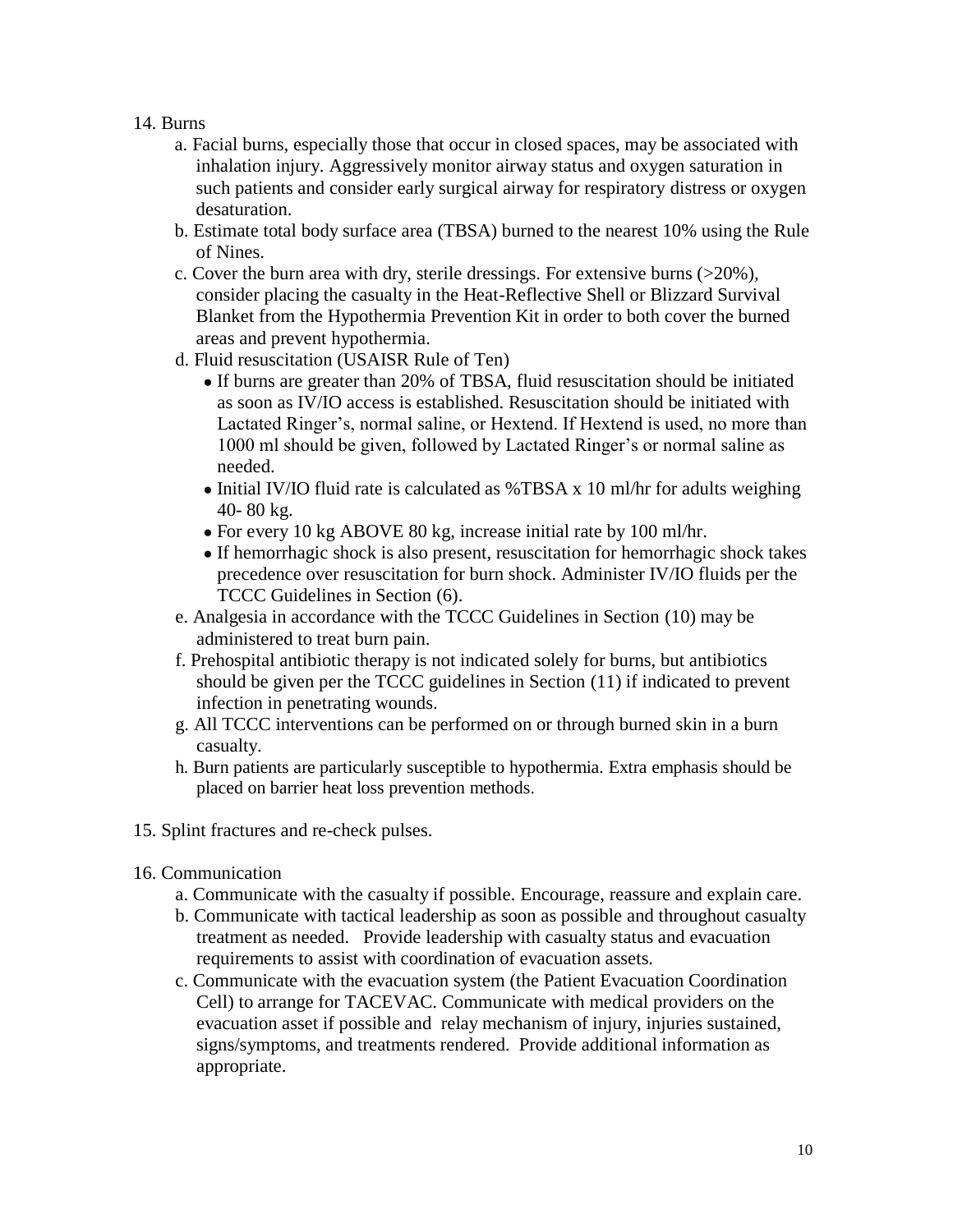- 17. Cardiopulmonary resuscitation (CPR)
	- a. Resuscitation on the battlefield for victims of blast or penetrating trauma who have no pulse, no ventilations, and no other signs of life will not be successful and should not be attempted. However, casualties with torso trauma or polytrauma who have no pulse or respirations during TFC should have bilateral needle decompression performed to ensure they do not have a tension pneumothorax prior to discontinuation of care. The procedure is the same as described in section 5.a. above.
- 18. Documentation of Care
	- a. Document clinical assessments, treatments rendered, and changes in the casualty's status on a TCCC Card (DD Form 1380). Forward this information with the casualty to the next level of care.
- 19. Prepare for Evacuation.
	- a. Complete and secure the TCCC Card (DD 1380) to the casualty.
	- b. Secure all loose ends of bandages and wraps.
	- c. Secure hypothermia prevention wraps/blankets/straps.
	- d. Secure litter straps as required. Consider additional padding for long evacuations.
	- e. Provide instructions to ambulatory patients as needed.
	- f. Stage casualties for evacuation in accordance with unit standard operating procedures.
	- g. Maintain security at the evacuation point in accordance with unit standard operating procedures.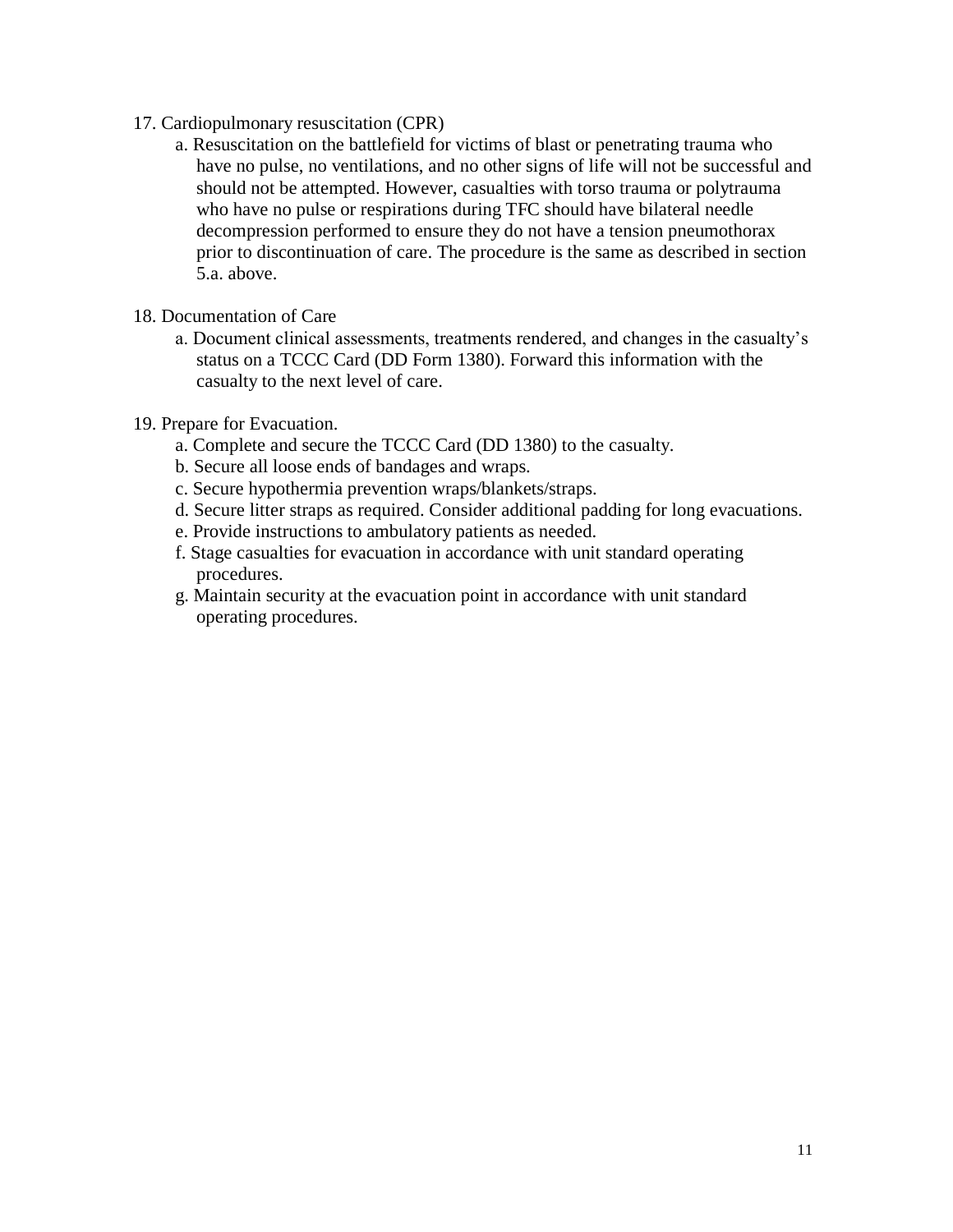# **Basic Management Plan for Tactical Evacuation Care**

- \* The term "Tactical Evacuation" includes both Casualty Evacuation (CASEVAC) and Medical Evacuation (MEDEVAC) as defined in Joint Publication 4-02.
- 1. Transition of Care
	- a. Tactical force personnel should establish evacuation point security and stage casualties for evacuation.
	- b. Tactical force personnel or the medic should communicate patient information and status to TACEVAC personnel as clearly as possible. The minimum information communicated should include stable or unstable, injuries identified, and treatments rendered.
	- c. TACEVAC personnel should stage casualties on evacuation platforms as required.
	- d. Secure casualties in the evacuation platform in accordance with unit policies, platform configurations and safety requirements.
	- e. TACEVAC medical personnel should re-assess casualties and re-evaluate all injuries and previous interventions.
- 2. Massive Hemorrhage
	- a. Assess for unrecognized hemorrhage and control all sources of bleeding. If not already done, use a CoTCCC-recommended limb tourniquet to control lifethreatening external hemorrhage that is anatomically amenable to tourniquet use or for any traumatic amputation. Apply directly to the skin 2-3 inches above the bleeding site. If bleeding is not controlled with the first tourniquet, apply a second tourniquet side-by-side with the first.
	- b. For compressible (external) hemorrhage not amenable to limb tourniquet use or as an adjunct to tourniquet removal, use Combat Gauze as the CoTCCC hemostatic dressing of choice.
		- Alternative hemostatic adjuncts:
			- ⁃ Celox Gauze or
			- ⁃ ChitoGauze or
			- ⁃ XStat (Best for deep, narrow-tract junctional wounds)
		- Hemostatic dressings should be applied with at least 3 minutes of direct pressure (optional for XStat). Each dressing works differently, so if one fails to control bleeding, it may be removed and a fresh dressing of the same type or a different type applied. (Note: XStat is not to be removed in the field, but additional XStat, other hemostatic adjuncts, or trauma dressings may be applied over it.)
		- If the bleeding site is amenable to use of a junctional tourniquet, immediately apply a CoTCCC-recommended junctional tourniquet. Do not delay in the application of the junctional tourniquet once it is ready for use. Apply hemostatic dressings with direct pressure if a junctional tourniquet is not available or while the junctional tourniquet is being readied for use.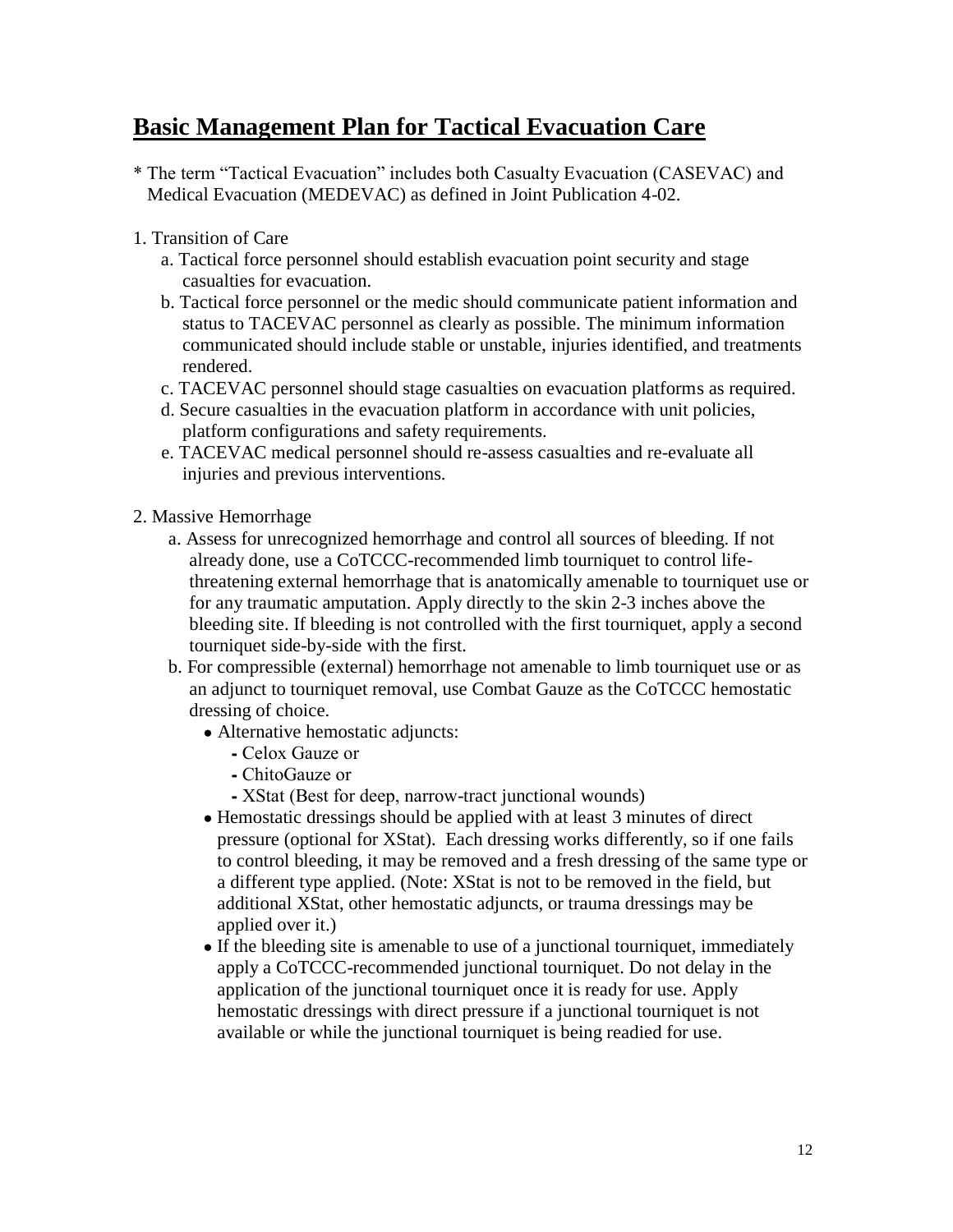- 3. Airway Management
	- a. Conscious casualty with no airway problem identified:
		- No airway intervention required
	- b**.** Unconscious casualty without airway obstruction:
		- Place casualty in the recovery position
		- Chin lift or jaw thrust maneuver **or**
		- Nasopharyngeal airway or
		- Extraglottic airway
	- **c.** Casualty with airway obstruction or impending airway obstruction:
		- Allow a conscious casualty to assume any position that best protects the airway, to include sitting up.
		- Use a chin lift or jaw thrust maneuver
		- Use suction if available and appropriate
		- Nasopharyngeal airway or
		- Extraglottic airway (if the casualty is unconscious)
		- Place an unconscious casualty in the recovery position
	- d. If the previous measures are unsuccessful, assess the tactical and clinical situations, the equipment at hand, and the skills and experience of the person providing care, and then select one of the following airway interventions:
		- Endotracheal intubation or
		- Perform a surgical cricothyroidotomy using one of the following:
			- ⁃ Cric-Key technique (Preferred option)
			- ⁃ Bougie-aided open surgical technique using a flanged and cuffed airway cannula of less than 10 mm outer diameter, 6-7 mm internal diameter, and 5-8 cm of intra-tracheal length
			- ⁃ Standard open surgical technique using a flanged and cuffed airway cannula of less than 10 mm outer diameter, 6-7 mm internal diameter and 5-8 cm of intra-tracheal length (Least desirable option)
			- ⁃ Use lidocaine if the casualty is conscious.
	- e. Cervical spine stabilization is not necessary for casualties who have sustained only penetrating trauma.
	- f. Monitor the hemoglobin oxygen saturation in casualties to help assess airway patency. Use capnography monitoring in this phase of care if available.
	- g. Always remember that the casualty's airway status may change over time and requires frequent reassessment.

Notes:

\* The i-gel is the preferred extraglottic airway because its gel-filled cuff makes it simpler to use and avoids the need for cuff inflation and monitoring. If an extraglottic airway with an air-filled cuff is used, the cuff pressure must be monitored to avoid overpressurization, especially during TACEVAC on an aircraft with the accompanying pressure changes.

\* Extraglottic airways will not be tolerated by a casualty who is not deeply unconscious. If an unconscious casualty without direct airway trauma needs an airway intervention, but does not tolerate an extraglottic airway, consider the use of a nasopharyngeal airway.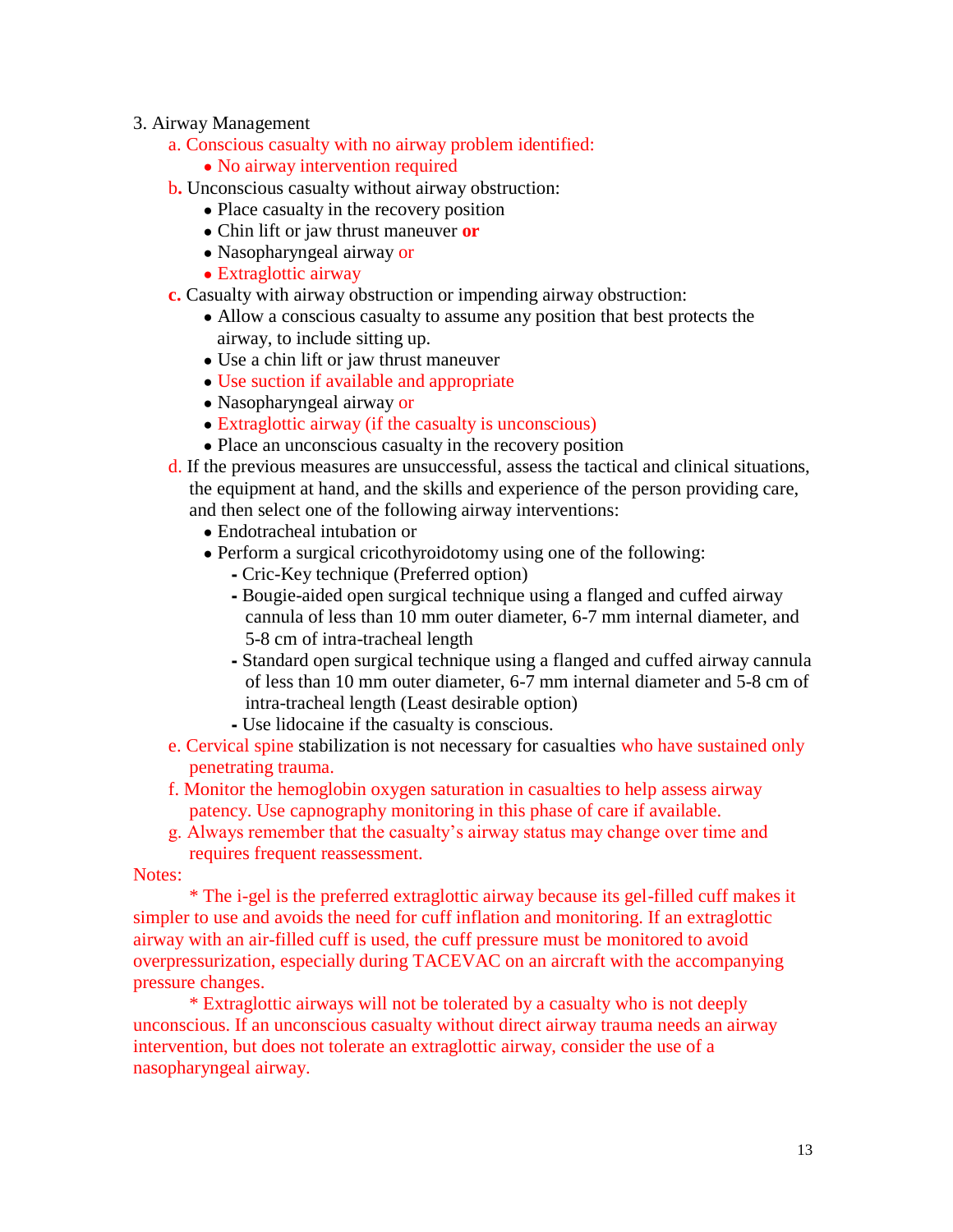\* For casualties with trauma to the face and mouth, or facial burns with suspected inhalation injury, nasopharyngeal airways and extraglottic airways may not suffice and a surgical cricothyroidotomy may be required.

\* Surgical cricothyroidotomies should not be performed on unconscious casualties who have no direct airway trauma unless use of a nasopharyngeal airway and/or an extraglottic airway have been unsuccessful in opening the airway.

#### 4. Respiration/Breathing

- a. Assess for tension pneumothorax and treat as necessary.
	- 1. Suspect a tension pneumothorax and treat when a casualty has significant torso trauma or primary blast injury and one or more of the following:
		- **⁃** Severe or progressive respiratory distress
		- **⁃** Severe or progressive tachypnea
		- **⁃** Absent or markedly decreased breath sounds on one side of the chest
		- **⁃** Hemoglobin oxygen saturation < 90% on pulse oximetry
		- **⁃** Shock
		- **⁃** Traumatic cardiac arrest without obviously fatal wounds

Note:

\* If not treated promptly, tension pneumothorax may progress from respiratory distress to shock and traumatic cardiac arrest.

- 2. Initial treatment of suspected tension pneumothorax:
	- ⁃ If the casualty has a chest seal in place, burp or remove the chest seal.
	- ⁃ Establish pulse oximetry monitoring.
	- ⁃ Place the casualty in the supine or recovery position unless he or she is conscious and needs to sit up to help keep the airway clear as a result of maxillofacial trauma.
	- ⁃ Decompress the chest on the side of the injury with a 14-gauge or a 10 gauge, 3.25-inch needle/catheter unit.
	- ⁃ If a casualty has significant torso trauma or primary blast injury and is in traumatic cardiac arrest (no pulse, no respirations, no response to painful stimuli, no other signs of life), decompress both sides of the chest before discontinuing treatment.

Notes:

\* Either the  $5<sup>th</sup>$  intercostal space (ICS) in the anterior axillary line (AAL) or the  $2<sup>nd</sup>$ ICS in the mid-clavicular line (MCL) may be used for needle decompression (NDC.) If the anterior (MCL) site is used, do not insert the needle medial to the nipple line.

\* The needle/catheter unit should be inserted at an angle perpendicular to the chest wall and just over the top of the lower rib at the insertion site. Insert the needle/catheter unit all the way to the hub and hold it in place for 5-10 seconds to allow decompression to occur.

\* After the NDC has been performed, remove the needle and leave the catheter in place.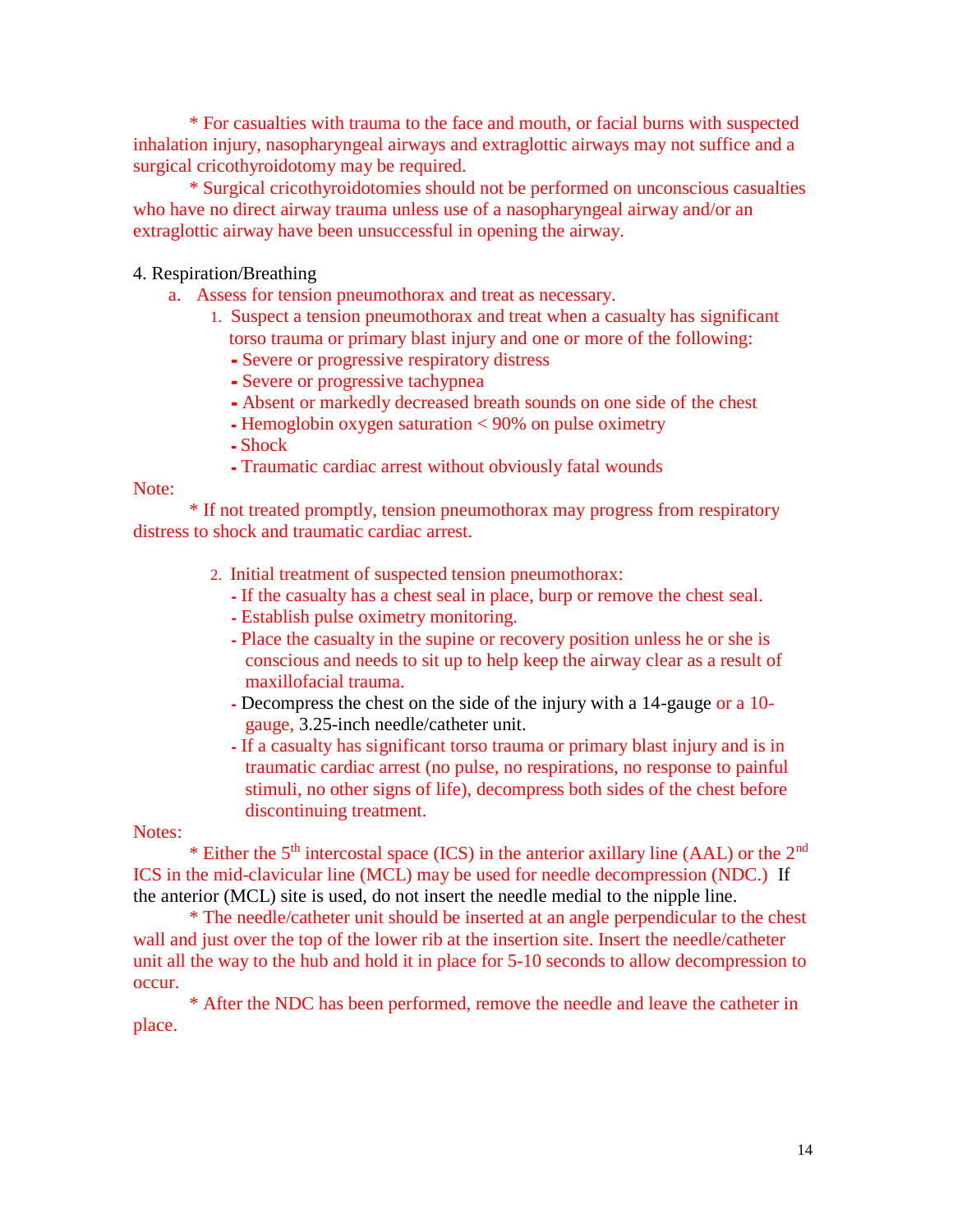- 3. The NDC should be considered successful if:
	- ⁃ Respiratory distress improves, or
	- ⁃ There is an obvious hissing sound as air escapes from the chest when NDC is performed (this may be difficult to appreciate in high-noise environments), or
	- ⁃ Hemoglobin oxygen saturation increases to 90% or greater (note that this may take several minutes and may not happen at altitude), or
	- ⁃ A casualty with no vital signs has return of consciousness and/or radial pulse.
- 4. If the initial NDC fails to improve the casualty's signs/symptoms from the suspected tension pneumothorax:
	- ⁃ Perform a second NDC on the same side of the chest at whichever of the two recommended sites was not previously used. Use a new needle/catheter unit for the second attempt.
	- ⁃ Consider, based on the mechanism of injury and physical findings, whether decompression of the opposite side of the chest may be needed.
- 5. If the initial NDC was successful, but symptoms later recur:
	- ⁃ Perform another NDC at the same site that was used previously. Use a new needle/catheter unit for the repeat NDC.
	- ⁃ Continue to re-assess!
- 6. If the second NDC is also not successful:
	- ⁃ Continue on to the Circulation section of the TCCC Guidelines.
- b. Initiate pulse oximetry if not previously done. All individuals with moderate/severe TBI should be monitored with pulse oximetry. Readings may be misleading in the settings of shock or marked hypothermia.
- c. Most combat casualties do not require supplemental oxygen, but administration of oxygen may be of benefit for the following types of casualties:
	- Low oxygen saturation by pulse oximetry
	- Injuries associated with impaired oxygenation
	- Unconscious casualty
	- Casualty with TBI (maintain oxygen saturation  $> 90\%$ )
	- Casualty in shock
	- Casualty at altitude
	- Known or suspected smoke inhalation
- d. All open and/or sucking chest wounds should be treated by immediately applying a vented chest seal to cover the defect. If a vented chest seal is not available, use a non-vented chest seal. Monitor the casualty for the potential development of a subsequent tension pneumothorax. If the casualty develops increasing hypoxia, respiratory distress, or hypotension and a tension pneumothorax is suspected, treat by burping or removing the dressing or by needle decompression.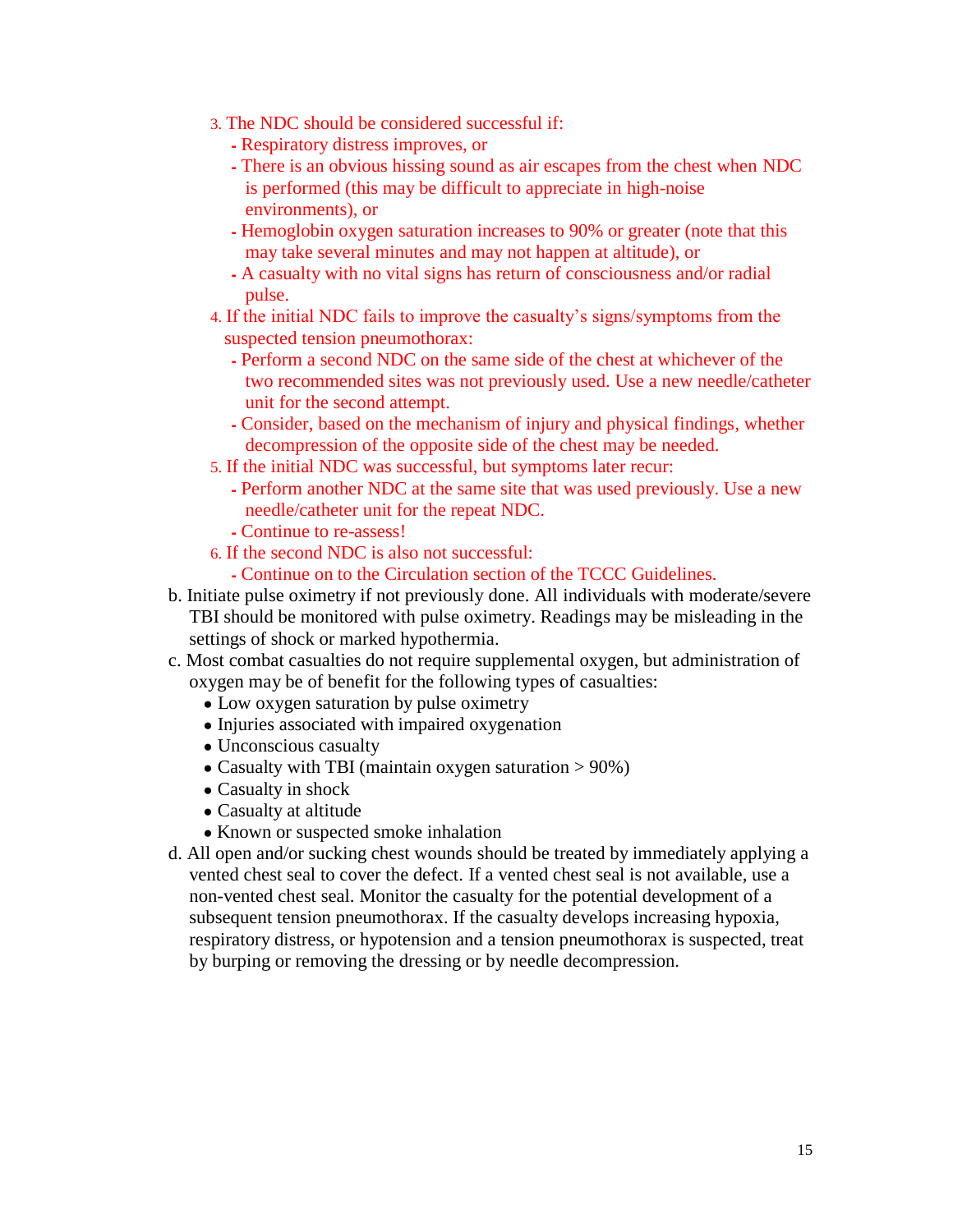### 5. Circulation

- a. Bleeding
	- A pelvic binder should be applied for cases of suspected pelvic fracture: ⁃ Severe blunt force or blast injury with one or more of the following indications:
		- Pelvic pain
		- Any major lower limb amputation or near amputation
		- Physical exam findings suggestive of a pelvic fracture
		- Unconsciousness
		- Shock
	- Reassess prior tourniquet application. Expose the wound and determine if a tourniquet is needed. If it is needed, replace any limb tourniquet placed over the uniform with one applied directly to the skin 2-3 inches above the bleeding site. Ensure that bleeding is stopped. If there is no traumatic amputation, a distal pulse should be checked. If bleeding persists or a distal pulse is still present, consider additional tightening of the tourniquet or the use of a second tourniquet side-by-side with the first to eliminate both bleeding and the distal pulse. If the reassessment determines that the prior tourniquet was not needed, then remove the tourniquet and note time of removal on the TCCC Casualty Card.
	- Limb tourniquets and junctional tourniquets should be converted to hemostatic or pressure dressings as soon as possible if three criteria are met: the casualty is not in shock; it is possible to monitor the wound closely for bleeding; and the tourniquet is not being used to control bleeding from an amputated extremity. Every effort should be made to convert tourniquets in less than 2 hours if bleeding can be controlled with other means. Do not remove a tourniquet that has been in place more than 6 hours unless close monitoring and lab capability are available.
	- Expose and clearly mark all tourniquets with the time of tourniquet application. Note tourniquets applied and time of application; time of re-application; time of conversion; and time of removal on the TCCC Casualty Card. Use a permanent marker to mark on the tourniquet and the casualty card.
- b. IV Access
	- Reassess need for IV access.
	- IV or IO access is indicated if the casualty is in hemorrhagic shock or at significant risk of shock (and may therefore need fluid resuscitation), or if the casualty needs medications, but cannot take them by mouth.
		- **⁃** An 18-gauge IV or saline lock is preferred.
		- **⁃** If vascular access is needed but not quickly obtainable via the IV route, use the IO route.
- c. Tranexamic Acid (TXA)
	- If a casualty is anticipated to need significant blood transfusion (for example: presents with hemorrhagic shock, one or more major amputations, penetrating torso trauma, or evidence of severe bleeding):
		- **⁃** Administer 1 gm of tranexamic acid in 100 ml Normal Saline or Lactated Ringers as soon as possible but NOT later than 3 hours after injury. When given, TXA should be administered over 10 minutes by IV infusion.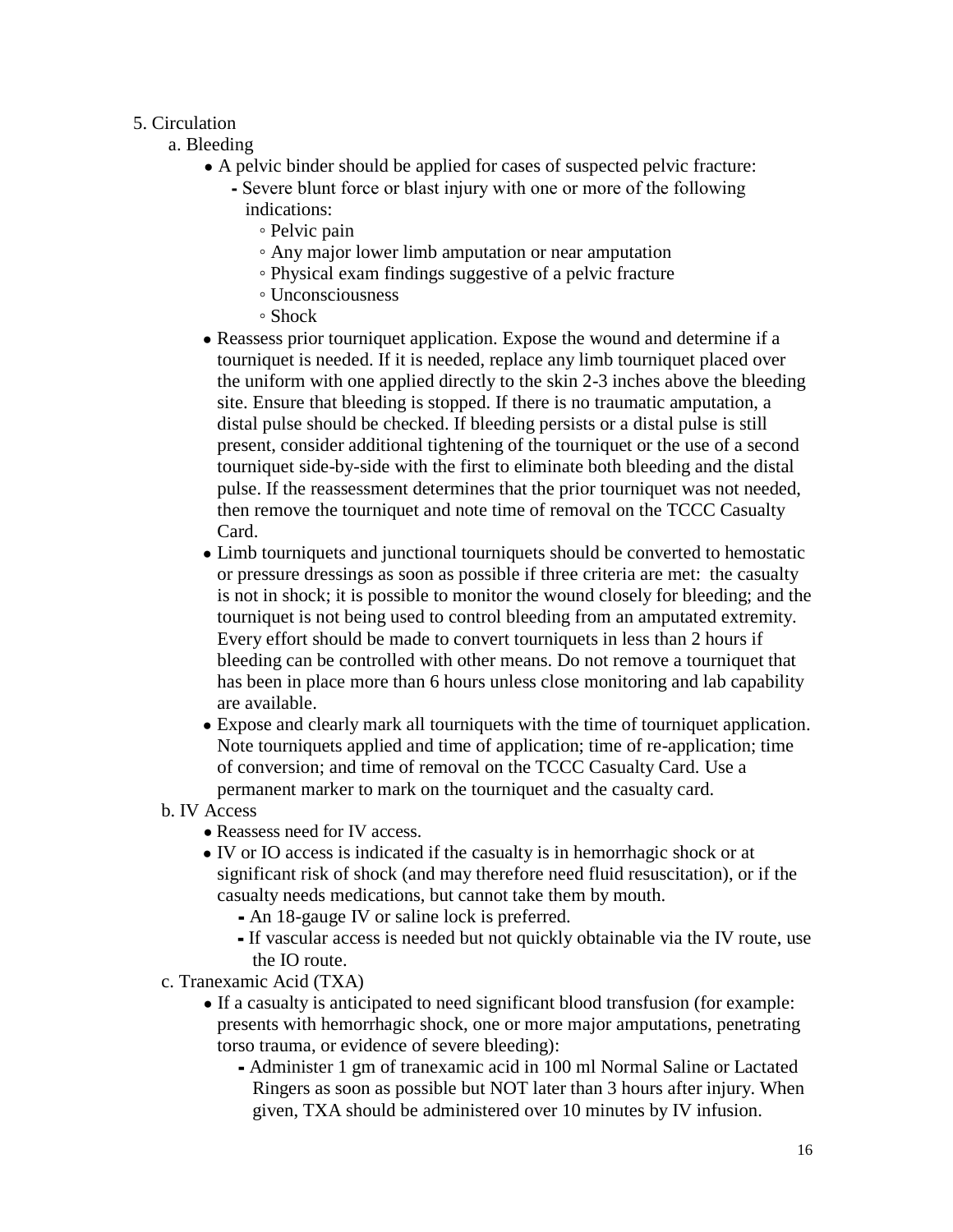- **⁃** Begin second infusion of 1 gm TXA after initial fluid resuscitation has been completed.
- d. Fluid resuscitation
	- Assess for hemorrhagic shock (altered mental status in the absence of brain injury and/or weak or absent radial pulse).
	- The resuscitation fluids of choice for casualties in hemorrhagic shock, listed from most to least preferred, are: whole blood\*; plasma, RBCs and platelets in a 1:1:1 ratio\*; plasma and RBCs in a 1:1 ratio; plasma or RBCs alone; Hextend; and crystalloid (Lactated Ringer's or Plasma-Lyte A). (NOTE: Hypothermia prevention measures [Section 7] should be initiated while fluid resuscitation is being accomplished.)
		- **⁃** If not in shock:
			- No IV fluids are immediately necessary.
			- Fluids by mouth are permissible if the casualty is conscious and can swallow.
		- **⁃** If in shock and blood products are available under an approved command or theater blood product administration protocol:
			- Resuscitate with whole blood\*, or, if not available
			- Plasma, RBCs and platelets in a 1:1:1 ratio\*, or, if not available
			- Plasma and RBCs in a 1:1 ratio, or, if not available
			- Reconstituted dried plasma, liquid plasma or thawed plasma alone or RBCs alone
			- Reassess the casualty after each unit. Continue resuscitation until a palpable radial pulse, improved mental status or systolic BP of 80-90 is present.
		- **⁃** If in shock and blood products are not available under an approved command or theater blood product administration protocol due to tactical or logistical constraints:
			- Resuscitate with Hextend, or if not available
			- Lactated Ringer's or Plasma-Lyte A
			- Reassess the casualty after each 500 ml IV bolus.
			- Continue resuscitation until a palpable radial pulse, improved mental status, or systolic BP of 80-90 mmHg is present.
			- Discontinue fluid administration when one or more of the above end points has been achieved.
	- If a casualty with an altered mental status due to suspected TBI has a weak or absent radial pulse, resuscitate as necessary to restore and maintain a normal radial pulse. If BP monitoring is available, maintain a target systolic BP of at least 90 mmHg.
	- Reassess the casualty frequently to check for recurrence of shock. If shock recurs, recheck all external hemorrhage control measures to ensure that they are still effective and repeat the fluid resuscitation as outlined above.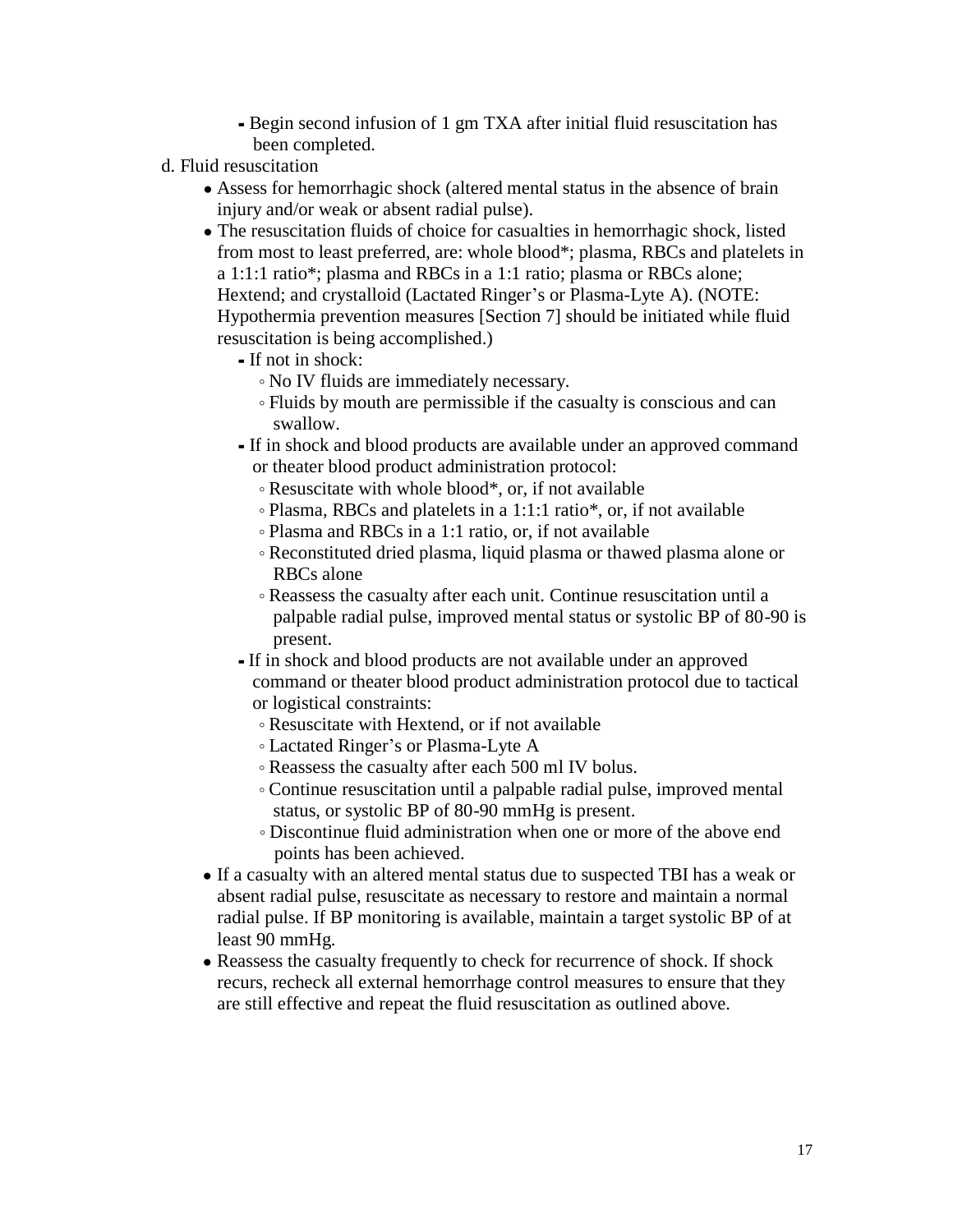Note:

\* Currently, neither whole blood nor apheresis platelets collected in theater are FDA-compliant because of the way they are collected. Consequently, whole blood and 1:1:1 resuscitation using apheresis platelets should be used only if all the FDA-compliant blood products needed to support 1:1:1 resuscitation are not available, or if 1:1:1 resuscitation is not producing the desired clinical effect.

# e. Refractory Shock

• If a casualty in shock is not responding to fluid resuscitation, consider untreated tension pneumothorax as a possible cause of refractory shock. Thoracic trauma, persistent respiratory distress, absent breath sounds, and hemoglobin oxygen saturation < 90% support this diagnosis. Treat as indicated with repeated NDC or finger thoracostomy/chest tube insertion at the  $5<sup>th</sup> ICS$  in the AAL, according to the skills, experience, and authorizations of the treating medical provider. Note that if finger thoracostomy is used, it may not remain patent and finger decompression through the incision may have to be repeated. Consider decompressing the opposite side of the chest if indicated based on the mechanism of injury and physical findings.

## 6**.** Traumatic Brain Injury

- a. Casualties with moderate/severe TBI should be monitored for:
	- Decreases in level of consciousness
	- Pupillary dilation
	- SBP should be  $>90$  mmHg
	- $\bullet$  O2 sat > 90
	- Hypothermia
	- End-tidal CO2 (If capnography is available, maintain between 35-40 mmHg)
	- Penetrating head trauma (if present, administer antibiotics)
	- Assume a spinal (neck) injury until cleared.
- b. Unilateral pupillary dilation accompanied by a decreased level of consciousness may signify impending cerebral herniation; if these signs occur, take the following actions to decrease intracranial pressure:
	- Administer 250 ml of 3 or 5% hypertonic saline bolus.
	- Elevate the casualty's head 30 degrees.
	- Hyperventilate the casualty.
		- **⁃** Respiratory rate 20
		- **⁃** Capnography should be used to maintain the end-tidal CO2 between 30-35 mmHg
		- **⁃** The highest oxygen concentration (FIO2) possible should be used for hyperventilation.

\*Note:

Do not hyperventilate the casualty unless signs of impending herniation are present. Casualties may be hyperventilated with oxygen using the bag-valve-mask technique.

7. Hypothermia Prevention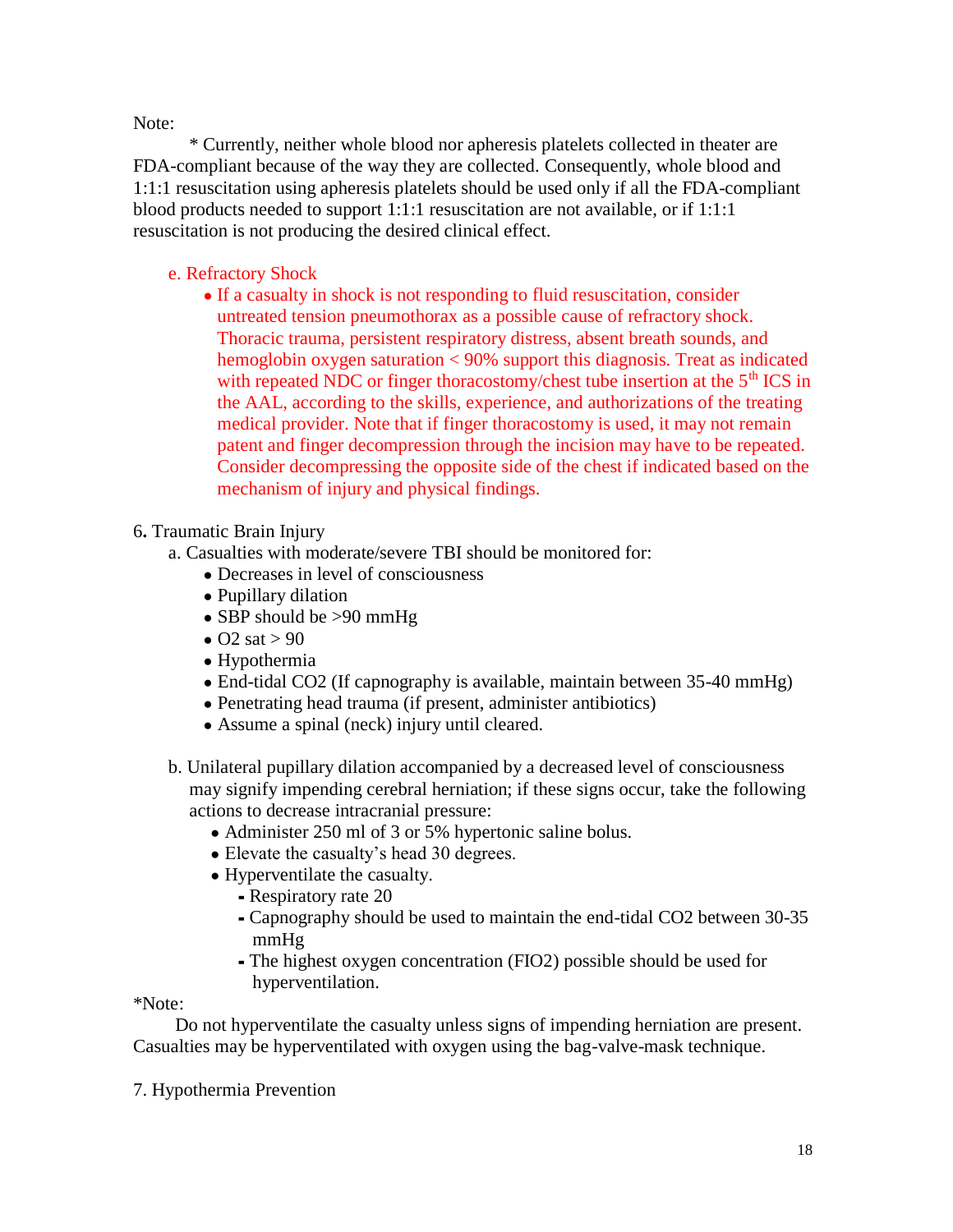- a. Minimize casualty's exposure to the elements. Keep protective gear on or with the casualty if feasible.
- b. Replace wet clothing with dry if possible. Get the casualty onto an insulated surface as soon as possible.
- c. Apply the Ready-Heat Blanket from the Hypothermia Prevention and Management Kit (HPMK) to the casualty's torso (not directly on the skin) and cover the casualty with the Heat-Reflective Shell (HRS).
- d. If an HRS is not available, the previously recommended combination of the Blizzard Survival Blanket and the Ready Heat blanket may also be used.
- e. If the items mentioned above are not available, use poncho liners, sleeping bags, or anything that will retain heat and keep the casualty dry.
- f. Use a portable fluid warmer capable of warming all IV fluids including blood products.
- g. Protect the casualty from wind if doors must be kept open.
- 8. Penetrating Eye Trauma
	- a. If a penetrating eye injury is noted or suspected:
		- Perform a rapid field test of visual acuity and document findings.
		- Cover the eye with a rigid eye shield (NOT a pressure patch.)
		- Ensure that the 400 mg moxifloxacin tablet in the Combat Wound Medication Pack (CWMP) is taken if possible and that IV/IM antibiotics are given as outlined below if oral moxifloxacin cannot be taken.
- 9. Monitoring
	- a. Initiate advanced electronic monitoring if indicated and if monitoring equipment is available.

#### 10. Analgesia

- a. Analgesia on the battlefield should generally be achieved using one of three options:
	- Option 1
		- **⁃** Mild to Moderate Pain
		- Casualty is still able to fight
			- TCCC CWMP
				- \* Tylenol 650 mg bilayer caplet, 2 PO every 8 hours
				- \* Meloxicam 15 mg PO once a day
	- Option 2
		- **⁃** Moderate to Severe Pain
		- Casualty IS NOT in shock or respiratory distress AND
		- Casualty IS NOT at significant risk of developing either condition
			- Oral transmucosal fentanyl citrate (OTFC) 800 µg
				- \* Place lozenge between the cheek and the gum
				- \* Do not chew the lozenge
	- Option 3
		- ⁃ Moderate to Severe Pain
		- Casualty IS in hemorrhagic shock or respiratory distress OR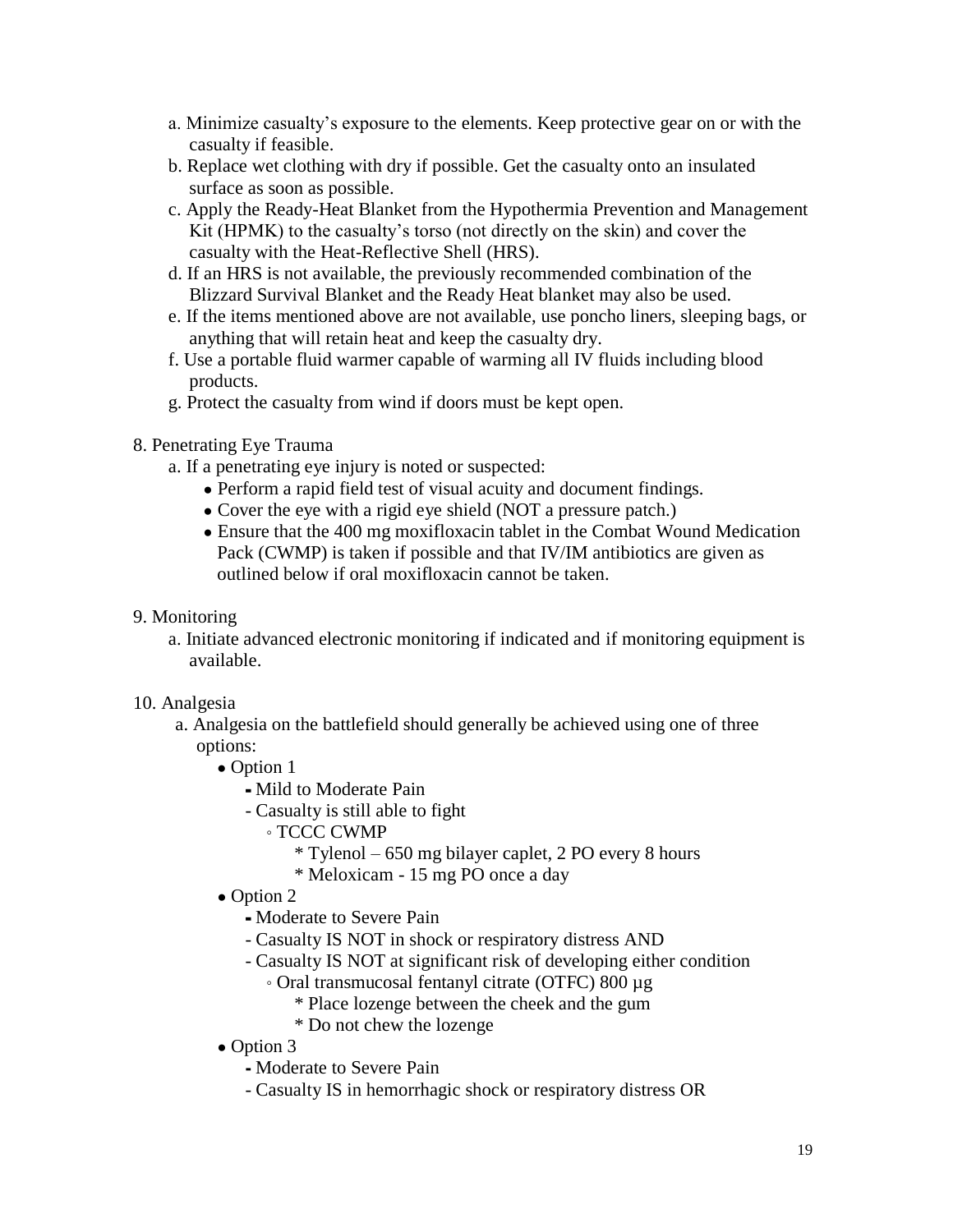- Casualty IS at significant risk of developing either condition

- Ketamine 50 mg IM or IN
	- Or
- Ketamine 20 mg slow IV or IO
	- \* Repeat doses q30min prn for IM or IN
	- \* Repeat doses q20min prn for IV or IO
	- \* End points: Control of pain or development of nystagmus (rhythmic back-and-forth movement of the eyes)

Analgesia notes:

- a. Casualties may need to be disarmed after being given OTFC or ketamine.
- b. Document a mental status exam using the AVPU method prior to administering opioids or ketamine.
- c. For all casualties given opioids or ketamine monitor airway, breathing, and circulation closely
- d. Directions for administering OTFC:
	- Recommend taping lozenge-on-a-stick to casualty's finger as an added safety measure OR utilizing a safety pin and rubber band to attach the lozenge (under tension) to the patient's uniform or plate carrier.
	- Reassess in 15 minutes
	- Add second lozenge, in other cheek, as necessary to control severe pain
	- Monitor for respiratory depression
- e. IV Morphine is an alternative to OTFC if IV access has been obtained
	- 5 mg IV/IO
	- Reassess in 10 minutes.
	- Repeat dose every 10 minutes as necessary to control severe pain.
	- Monitor for respiratory depression.
- f. Naloxone (0.4 mg IV or IM) should be available when using opioid analgesics.
- g. Both ketamine and OTFC have the potential to worsen severe TBI. The combat medic, corpsman, or PJ must consider this fact in his or her analgesic decision, but if the casualty can complain of pain, then the TBI is likely not severe enough to preclude the use of ketamine or OTFC.
- h. Eye injury does not preclude the use of ketamine. The risk of additional damage to the eye from using ketamine is low and maximizing the casualty's chance for survival takes precedence if the casualty is in shock or respiratory distress or at significant risk for either.
- i. Ketamine may be a useful adjunct to reduce the amount of opioids required to provide effective pain relief. It is safe to give ketamine to a casualty who has previously received morphine or OTFC. IV Ketamine should be given over 1 minute.
- j. If respirations are noted to be reduced after using opioids or ketamine, provide ventilatory support with a bag-valve-mask or mouth-to-mask ventilations.
- k. Ondansetron, 4 mg ODT/IV/IO/IM, every 8 hours as needed for nausea or vomiting. Each 8-hour dose can be repeated once at 15 minutes if nausea and vomiting are not improved. Do not give more than 8 mg in any 8-hour interval. Oral ondansetron is NOT an acceptable alternative to the ODT formulation.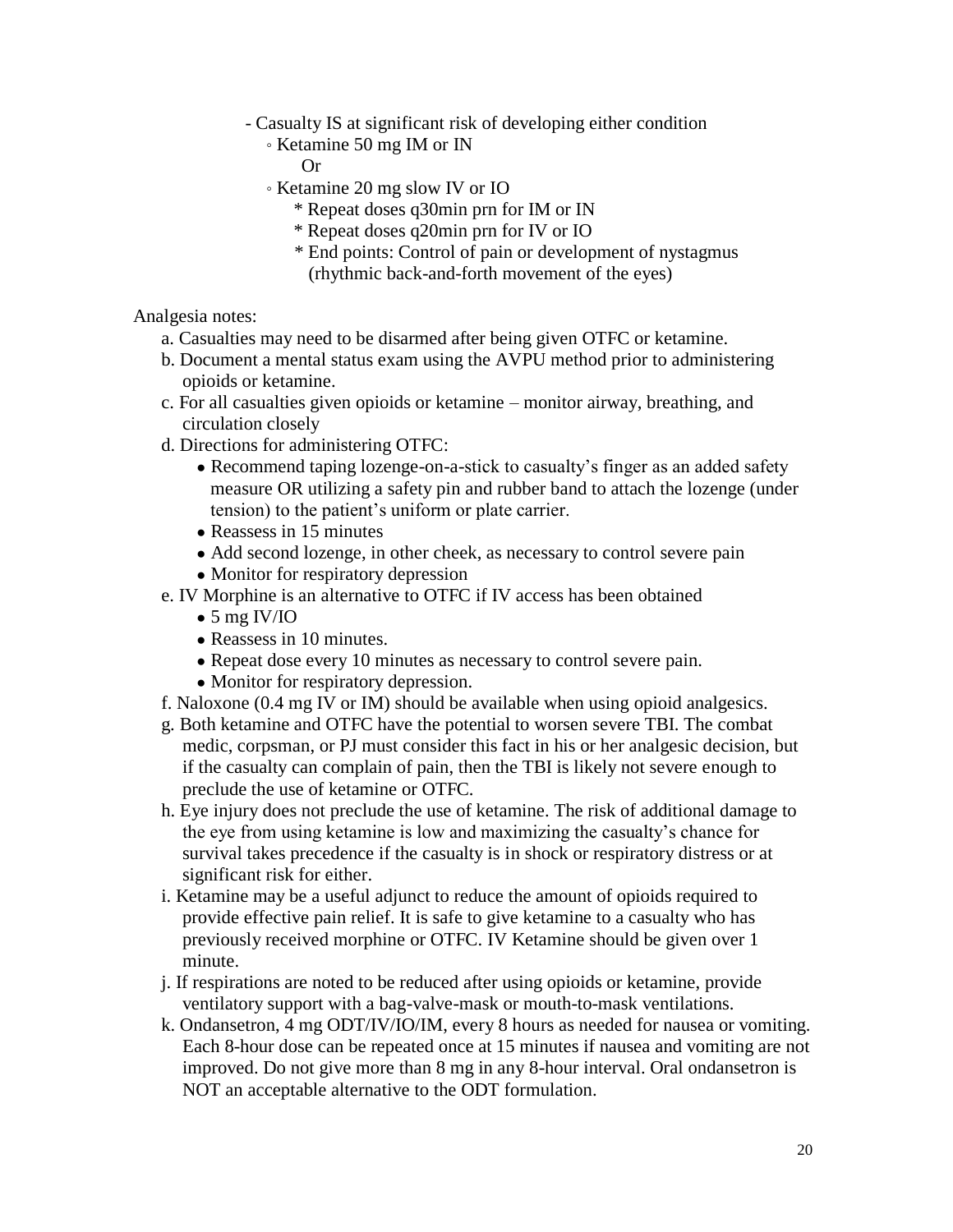- l. Reassess reassess reassess!
- 11. Antibiotics: recommended for all open combat wounds
	- a. If able to take PO meds:
		- **⁃** Moxifloxacin, (from CWMP) 400 mg PO once a day
	- b. If unable to take PO meds (shock, unconsciousness):
		- **⁃** Ertapenem, 1 gm IV/IM once a day
- 12. Inspect and dress known wounds.
- 13. Check for additional wounds.
- 14. Burns
	- a. Facial burns, especially those that occur in closed spaces, may be associated with inhalation injury. Aggressively monitor airway status and oxygen saturation in such patients and consider early surgical airway for respiratory distress or oxygen desaturation.
	- b. Estimate total body surface area (TBSA) burned to the nearest 10% using the Rule of Nines.
	- c. Cover the burn area with dry, sterile dressings. For extensive burns  $(>20\%)$ , consider placing the casualty in the Heat-Reflective Shell or Blizzard Survival Blanket from the Hypothermia Prevention Kit to both cover the burned areas and prevent hypothermia.
	- d. Fluid resuscitation (USAISR Rule of Ten)
		- If burns are greater than 20% of TBSA, fluid resuscitation should be initiated as soon as IV/IO access is established. Resuscitation should be initiated with Lactated Ringer's, normal saline, or Hextend. If Hextend is used, no more than 1000 ml should be given, followed by Lactated Ringer's or normal saline as needed.
		- Initial IV/IO fluid rate is calculated as %TBSA x 10 ml/hr for adults weighing 40- 80 kg.
		- For every 10 kg ABOVE 80 kg, increase initial rate by 100 ml/hr.
		- If hemorrhagic shock is also present, resuscitation for hemorrhagic shock takes precedence over resuscitation for burn shock. Administer IV/IO fluids per the TCCC Guidelines in Section (6).
	- e. Analgesia in accordance with the TCCC Guidelines in Section (10) may be administered to treat burn pain.
	- f. Prehospital antibiotic therapy is not indicated solely for burns, but antibiotics should be given per the TCCC guidelines in Section (11) if indicated to prevent infection in penetrating wounds.
	- g. All TCCC interventions can be performed on or through burned skin in a burn casualty.
	- h. Burn patients are particularly susceptible to hypothermia. Extra emphasis should be placed on barrier heat loss prevention methods and IV fluid warming in this phase.
- 15. Reassess fractures and recheck pulses.